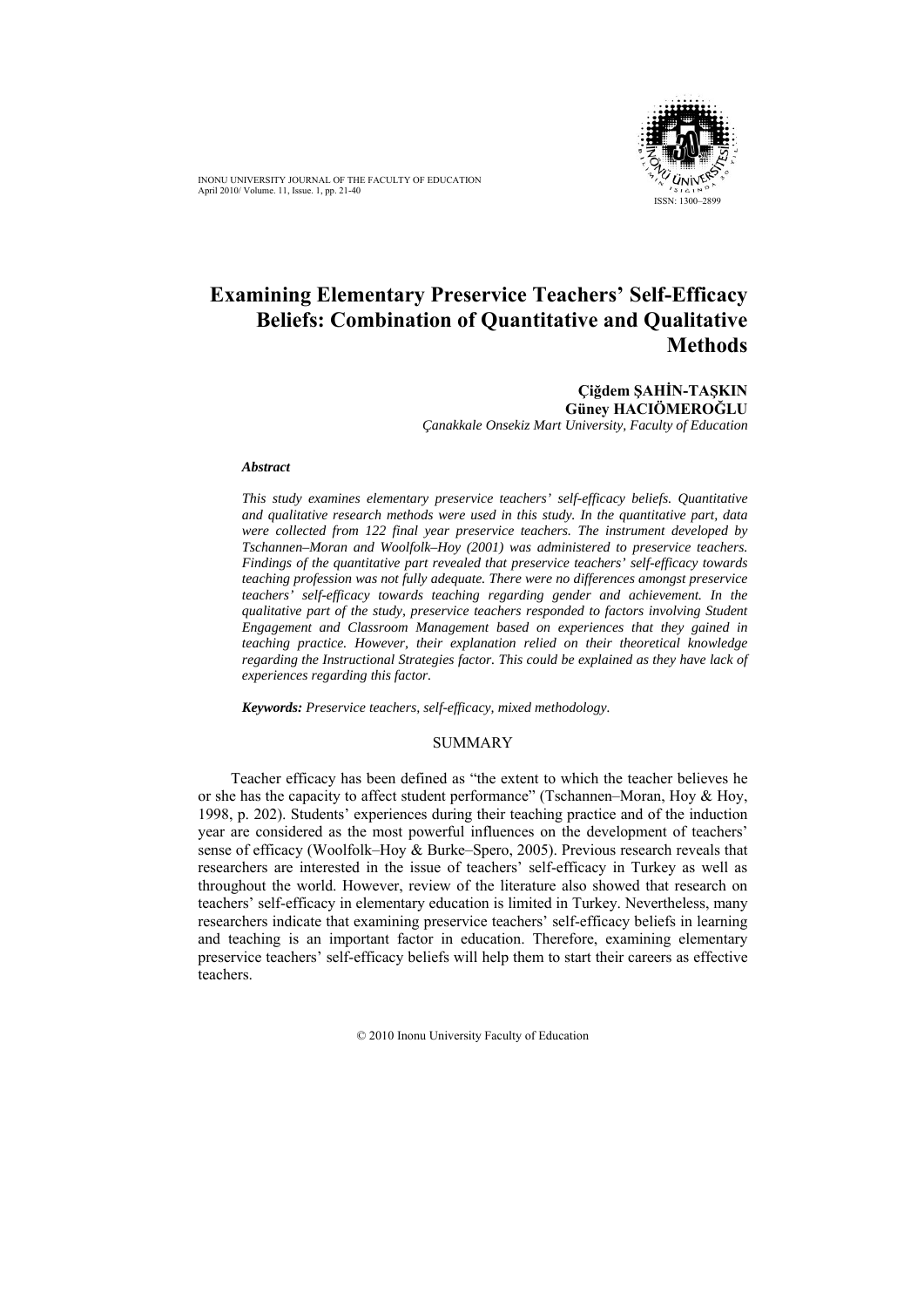#### *Purpose of the Study*

This study aims at examining elementary preservice teachers' self-efficacy beliefs. The research questions in this study were cited as below: What are the elementary preservice teachers' self-efficacy beliefs? Are there any differences between elementary preservice teachers' self-efficacy beliefs concerning gender? Are there any differences of elementary preservice teachers' self-efficacy beliefs concerning achievement?

## **METHOD**

Quantitative and qualitative research methods were used in this research in order to understand elementary preservice teachers' self-efficacy beliefs. In the quantitative part, Teachers' Sense of Efficacy Scale developed by Tcshannen-Moran and Woolfolk-Hoy (2001) was used. The instrument has three factors: Student Engagement, Instructional Strategies and Classroom Management. Data were collected from 122 final year elementary preservice teachers. In the qualitative part, the researchers elaborated elementary preservice teachers' answers to the Teachers' Sense of Efficacy Scale concerning these factors. Therefore, the issues that preservice teachers agreed and did not agree were asked them again. Thus, the findings obtained from quantitative data were also analyzed through preservice teachers' responses to open-ended questions.

#### FINDINGS & RESULTS

The research revealed that preservice teachers' self-efficacy towards teaching profession was not fully adequate. There were no differences amongst preservice teachers' self-efficacy beliefs towards teaching regarding to gender and achievement. In the qualitative part, elementary preservice teachers were asked to respond the openended questions that they agreed most and least for each factor. Examining the answers to the questions that elementary preservice teachers most agreed revealed that regarding the student engagement factor, preservice teachers indicated that they would use tasks that concerns students' individual features and family support etc. in order students to get to believe that they can do well in schoolwork. For the classroom management factor, they stated that they would make their expectations clear about student behaviour through explaining the issues. Concerning the instructional strategies factor, preservice teachers claimed that they could evaluate students' comprehension through using the assessment strategies suggested by the new primary curriculum. Examining the answers to the questions that elementary preservice teachers least agreed revealed that elementary preservice teachers found themselves inadequate regarding the student engagement and classroom management factors. These findings were similar to the findings of the quantitative part of this study. Contrastingly, regarding the question that elementary preservice teachers least agreed in the instructional strategies factor, they gave detailed explanations. Examining the answers closely revealed that although elementary preservice teachers answered other questions based on their experiences they had during their teaching practice, they answered the question concerning the instructional strategies factor theoretically.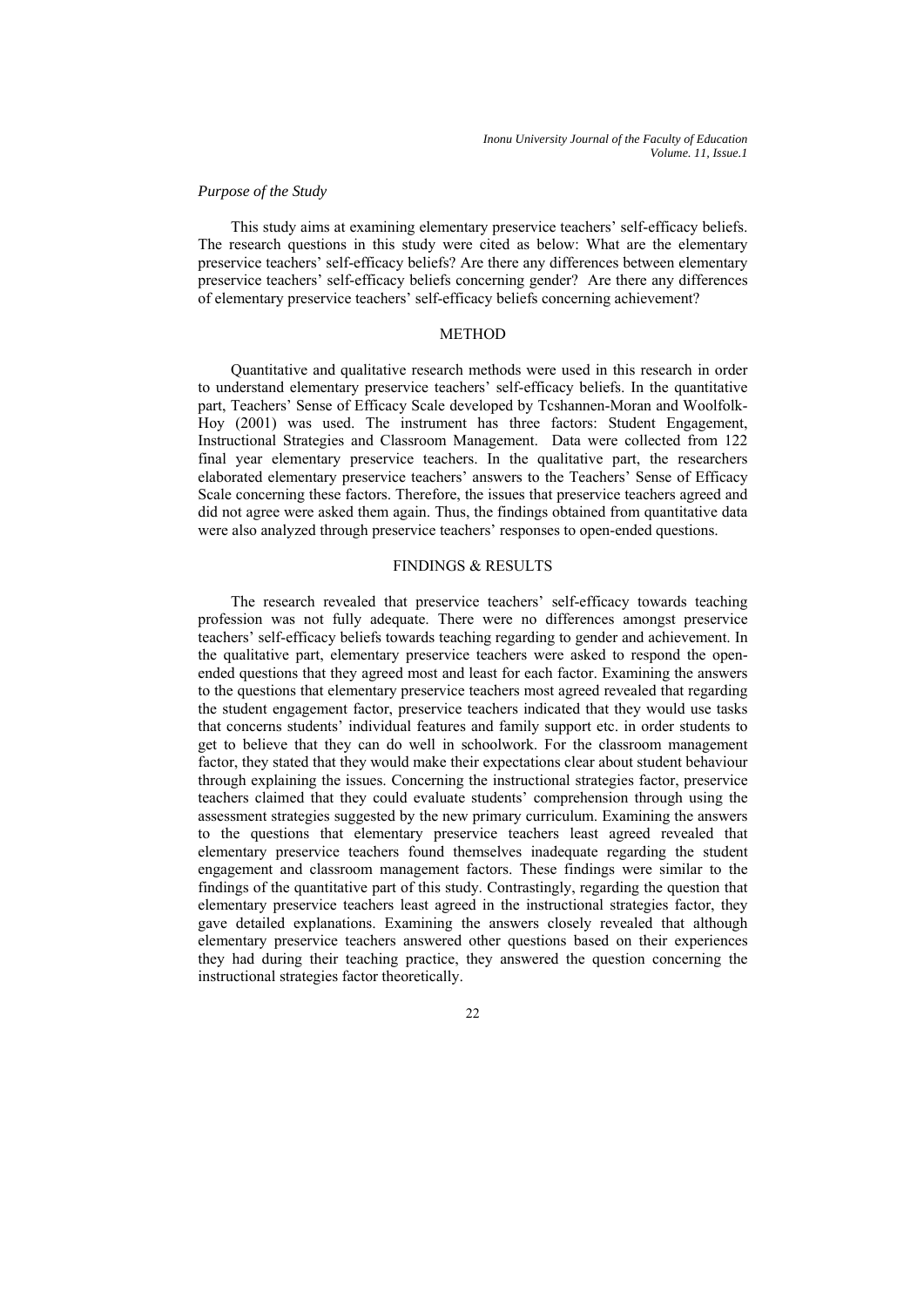## DISCUSSIONS & CONCLUSIONS

 The findings of the Teachers' Sense of Efficacy Scale revealed that preservice teachers' self-efficacy towards teaching profession was not fully adequate. The research also indicated that there were no differences amongst preservice teachers' self-efficacy beliefs towards teaching regarding gender and achievement. These findings were similar to the previous research studies (Akbaş & Çelikkaleli, 2006; Çakıroğlu, Çakıroğlu & Bone, 2005). Besides, Çapa et al. (2005) stated that Teachers' Sense of Efficacy Scale could be used in assessing preservice teachers' sense of efficacy and monitoring changes in sense of efficacy during their teacher education programme.

In this research, examining the elementary preservice teachers' answers to the questions revealed that they used the experiences they gained during their teaching practice. However, when they were asked a question that they have not had any experience about it, they answered the question through the information they gained during their teacher education.

Findings of the study also indicated that teaching practice courses play an important role in developing preservice teachers' sense of efficacy. Experiences that preservice teachers' gain during their teaching practice form their thoughts about teaching. This revealed that elementary preservice teachers' experiences they had during their teaching practice influences their self-efficacy.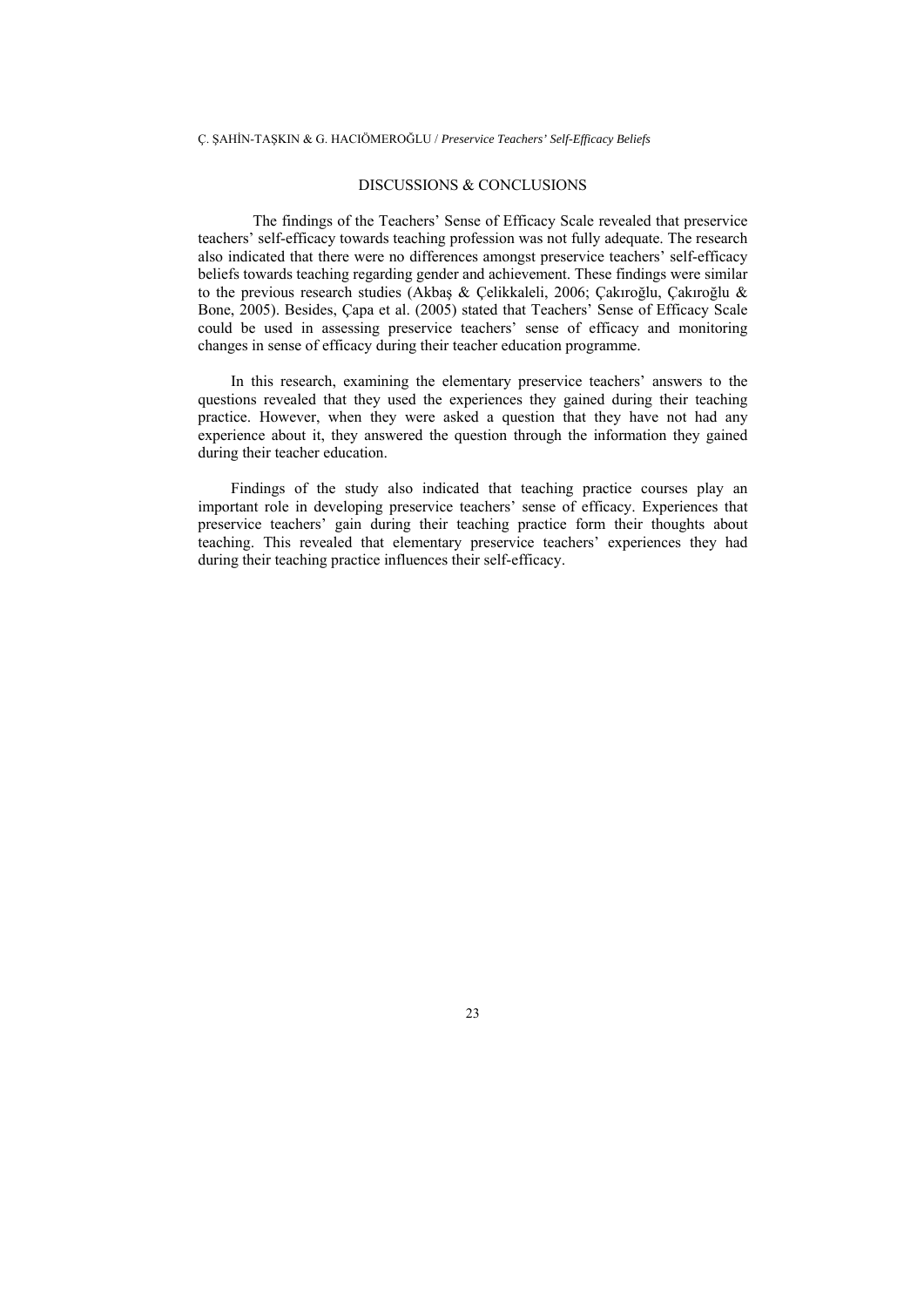*Inonu University Journal of the Faculty of Education Volume. 11, Issue.1*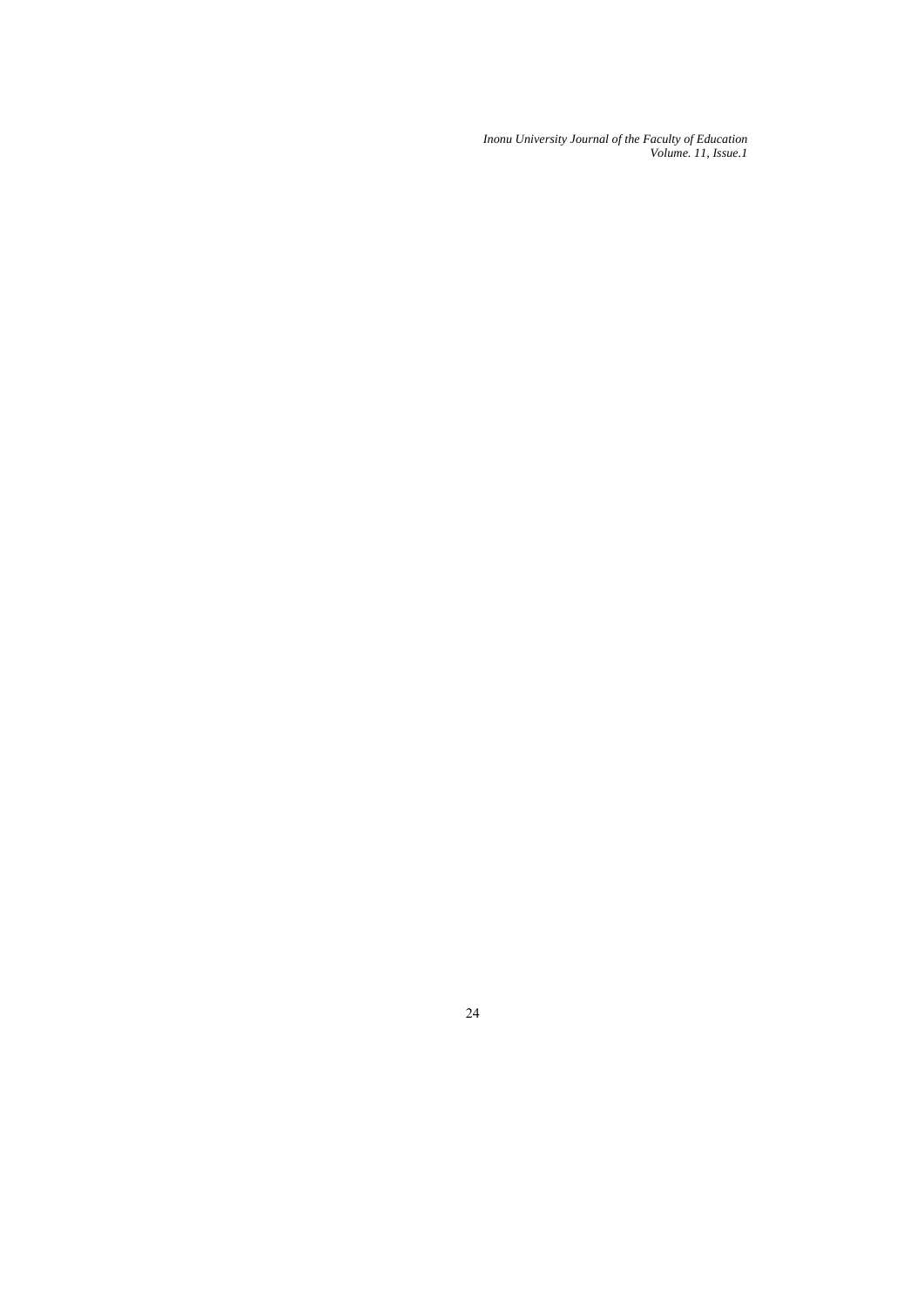İNÖNÜ ÜNİVERSİTESİ EĞİTİM FAKÜLTESİ DERGİSİ Nisan 2010/ Cilt. 11, Sayı. 1, ss. 21–40



# **Sınıf Öğretmeni Adaylarının Özyeterlik İnançları: Nicel ve Nitel Verilere Dayalı Bir İnceleme**

**Çiğdem ŞAHİN-TAŞKIN Güney HACIÖMEROĞLU**  *Çanakkale Onsekiz Mart Üniversitesi, Eğitim Fakültesi* 

*Özet* 

*Bu araştırmanın amacı İlköğretim Bölümü Sınıf Öğretmenliği A.B.D.'nda öğrenim gören öğretmen adaylarının özyeterlik inançlarını incelemektir. Araştırmada nicel ve nitel araştırma yöntemleri kullanılmıştır. Araştırmanın nicel boyutunda, veriler Sınıf Öğretmenliği A.B.D. son sınıfta okuyan 122 öğretmen adayından toplanmıştır. Adaylara Tcshannen-Moran ve Woolfolk-Hoy (2001) tarafından özyeterlik inançlarına yönelik olarak geliştirilen ölçek uygulanmıştır. Ölçekten elde edilen bulgular öğretmen adaylarının mesleğe ilişkin özyeterliklerini biraz yeterli bulduğunu göstermektedir. Ayrıca, öğretmen adaylarının cinsiyetlerine ve başarı puanlarına göre özyeterlikleri arasında anlamlı bir farklılık olmadığı görülmektedir. Araştırmanın nitel boyutunda, öğretmen adaylarının Öğrenci Katılımı ve Sınıf Yönetimi faktörlerine ilişkin açıklamalarını öğretmenlik uygulaması sırasında edinmiş oldukları deneyimlere dayandırdıkları görülmektedir. Bununla beraber, Öğretim Stratejileri faktörüne ilişkin açıklamalarının yalnız teorik bilgiye dayandığı anlaşılmaktadır. Öğretmen adaylarının Öğretim Stratejileri faktörüne ilişkin teorik bilgiye dayanarak açıklama yapmaları ve bu konudaki eksikliklerini vurgulamamaları adayların uygulama sırasında bu faktöre ilişkin bir deneyim yaşamamış olduğu şeklinde yorumlanabilir.* 

*Anahtar Sözcükler: Öğretmen adayı, özyeterlik inançları, nicel ve nitel araştırma.* 

Öğretmen özyeterliği; "öğretmenin öğrenci performansını etkilemek için gerekli kapasiteye ne ölçüde sahip olduğuna inanması" olarak tanımlanmaktadır (Tschannen– Moran, Hoy & Hoy, 1998; s.202). Bandura (1986) özyeterlik kavramını bireyin belli bir performansı göstermek için gerekli etkinlikleri organize ederek başarılı bir şekilde yapma kapasitesine ilişkin kendi yargısı olarak tanımlamıştır. Buna ek olarak, özyeterliğin bireyin belirli bir durumda göstereceğini düşündüğü yetkinlik düzeyi ile ilgili geleceğe yönelik bir inanç olduğunu vurgulamaktadır (Bandura, akt. Tschannen– Moran ve diğerleri, 1998). Gürcan (2005) ise özyeterliğin bireylerin becerilerini kullanarak yapabildiklerine ilişkin yargılarının bir ürünü olduğunu vurgulamıştır. Ayrıca, Goddard, Hoy ve Woolfolk–Hoy (2004) öğretmen özyeterliğini öğretmenlerin "görevlerimi yerine getirmek için gerekli düşünceleri ve eylemleri planlayıp uygulayabilir miyim?" sorusuna verdiği yanıt olarak açıklamaktadır. Bu sebeple,

© 2010 İnönü Üniversitesi Eğitim Fakültesi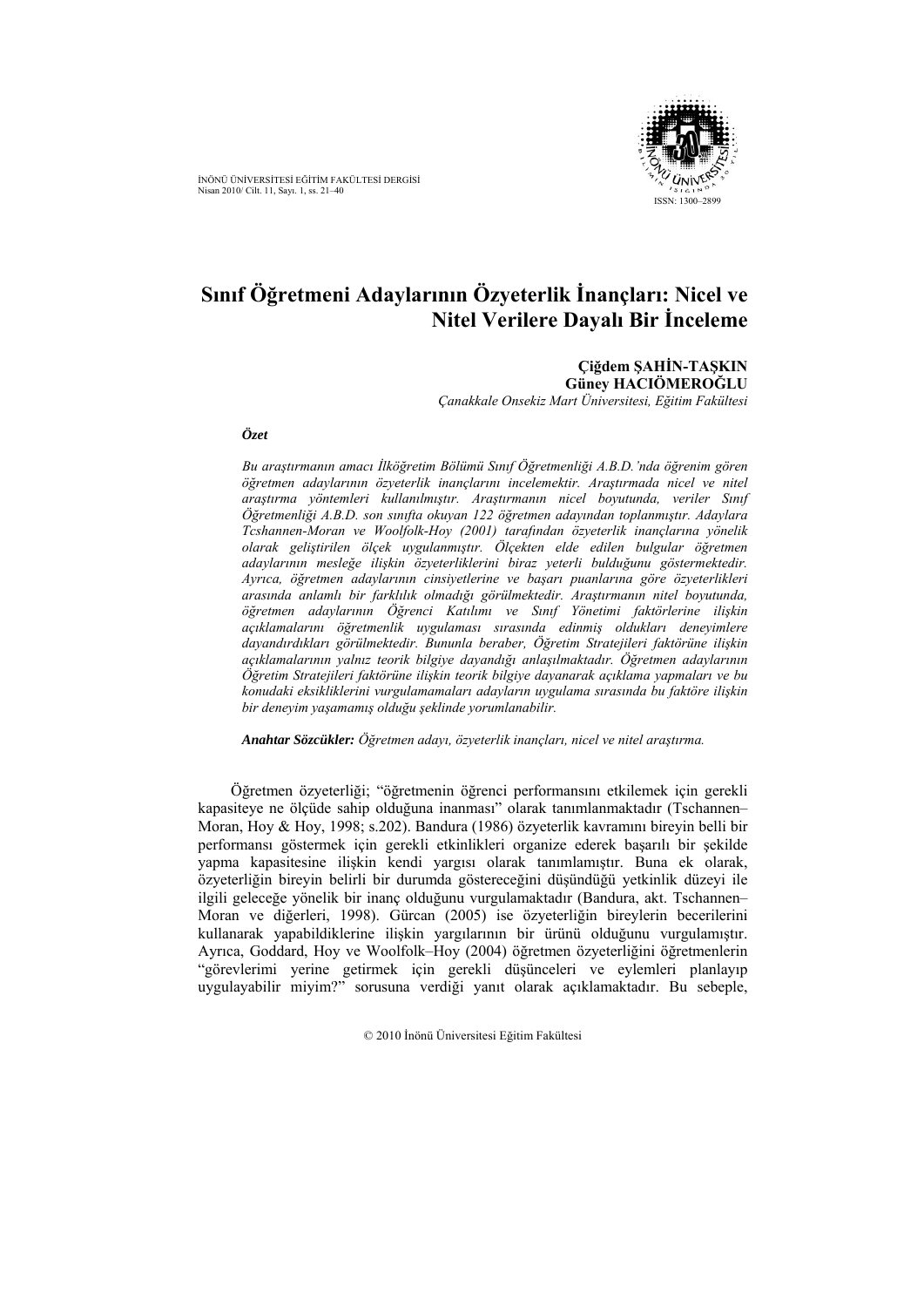bireyde özyeterlik eksikse, birey ne yapacağını bilmesine rağmen etkisiz davranışlar gösterebilir (Alcı, 2007).

Öğretmen adaylarının öğretmenlik uygulaması sırasındaki ve mesleğe başladıkları ilk yıldaki deneyimleri öğretmenlerin özyeterlik inancına ilişkin gelişimlerini etkilemektedir (Woolfolk–Hoy & Burke–Spero, 2005). Tschannen–Moran ve diğerleri (1998) öğretmen özyeterliği ile ilgili günümüzdeki bakış açısının temelinin sosyal bilişsel teoriye dayandığını belirtmektedir. Buna göre, öğretmen özyeterliği öğretmeyi zorlaştıran faktörlerin önemine bağlı kişisel değerlendirme ile kişisel öğretim kapasitesine ilişkin öz algılarının değerlendirilmesi arasındaki etkileşimin sonucu olarak ifade edilmektedir.

Bandura'nın özyeterlik teorisi yeterliğin öğrenmenin erken dönemlerinde daha çok biçimlendirilebildiğini vurgulamaktadır (Woolfolk–Hoy & Burke–Spero, 2005). Bandura (1997) özyeterlik kavramına ilişkin değişimi *kazanım* (acquisition), *yaygınlık* (generality), *kalıcılık* (durability) ve *dayanıklılık* (resilience) olmak üzere dört temel süreç ile açıklamaktadır. Buna göre kazanım öz inançların gelişiminin başlangıcını içermektedir. Yaygınlık bu inançların ne kadar yaygın uygulanabildiği ile ilgilidir. Kalıcılık değişikliklerin zaman içerisinde ne kadar korunduğunu, zorlukları yenme gücü ise olumsuz deneyimlerden sonra bireyin kendini toplama becerisini göstermektedir. Bununla beraber, özyeterlik ile ilgili beklentilerin *uzmanlık gerektiren deneyimler*  (mastery experiences), *fizyolojik ve duygusal durum* (physiological and emotional states), *dolaylı edinilen deneyimler* (vicarious experiences), *sosyal ikna* (social persuason) olmak üzere 4 farklı kaynağı bulunmaktadır (Bandura, 1977). Buna göre, Bandura (1977) uzmanlık gerektiren deneyimlerin yeterlik inancı ile ilgili bilgi edinmede en güçlü kaynak olduğunu belirtir. Yani, öğretim başarılı olduğunda yeterlik ile ilgili beklentiler artar. Bu beklentiler yapılan öğretimin gelecekte etkili olup olmayacağı ile ilgilidir. Öğretimin başarısız olması yeterliğe ilişkin inancı düşürür (Woolfolk–Hoy & Burke–Spero, 2005). Bu sebeple, uzmanlık gerektiren deneyimler öğretmenlerin yeterlik inançlarını öğrenmede önemli bir kaynaktır (Mulholland & Wallace, 2001). Fizyolojik ve duygusal durumlar da kişilerin özyeterlik inançlarının artmasında önemli bir rol oynar. Kişinin fizyolojik ve duygusal durumunun seviyesi içinde bulunduğu öğrenme-öğretme sürecindeki öğretim becerisine ilişkin algısını etkiler (Bandura, 1996). Buna bağlı olarak, kişinin bu süreçte kendini rahat hissetmesi ve olumlu duygulara sahip olması kendine güvendiğini göstermekle beraber gelecekte başarılı olacağına işaret eder. Dolaylı edinilen deneyimler bir becerinin başkası tarafından gösterilmesi ile edinilen deneyimlerdir. Beceri iyi bir biçimde gösterilmiyorsa, gözlemcinin yeterliğe ilişkin beklentileri azalır. Sosyal İkna ise moral verici konuşma (pep talk) veya bir danışman, meslektaş ya da öğrencilerden özel bir performansa yönelik dönüt olarak tanımlanır.

Öğretmen yetiştirme programlarında vurgulanan dolaylı edinilen deneyimlerin öğretmenlerin öğretimde yer alan etkinliklere ilişkin inançlarına bağlı olduğu söylenebilir (Tschannen–Moran ve diğerleri, 1998). Bununla beraber, öğretmen yetiştirme programlarının sunduğu bu deneyimlerin öğretim yeterliğine ilişkin özalgının gelişmesinde etkisi çok azdır. Öğretmen yetiştirme programları kapsamında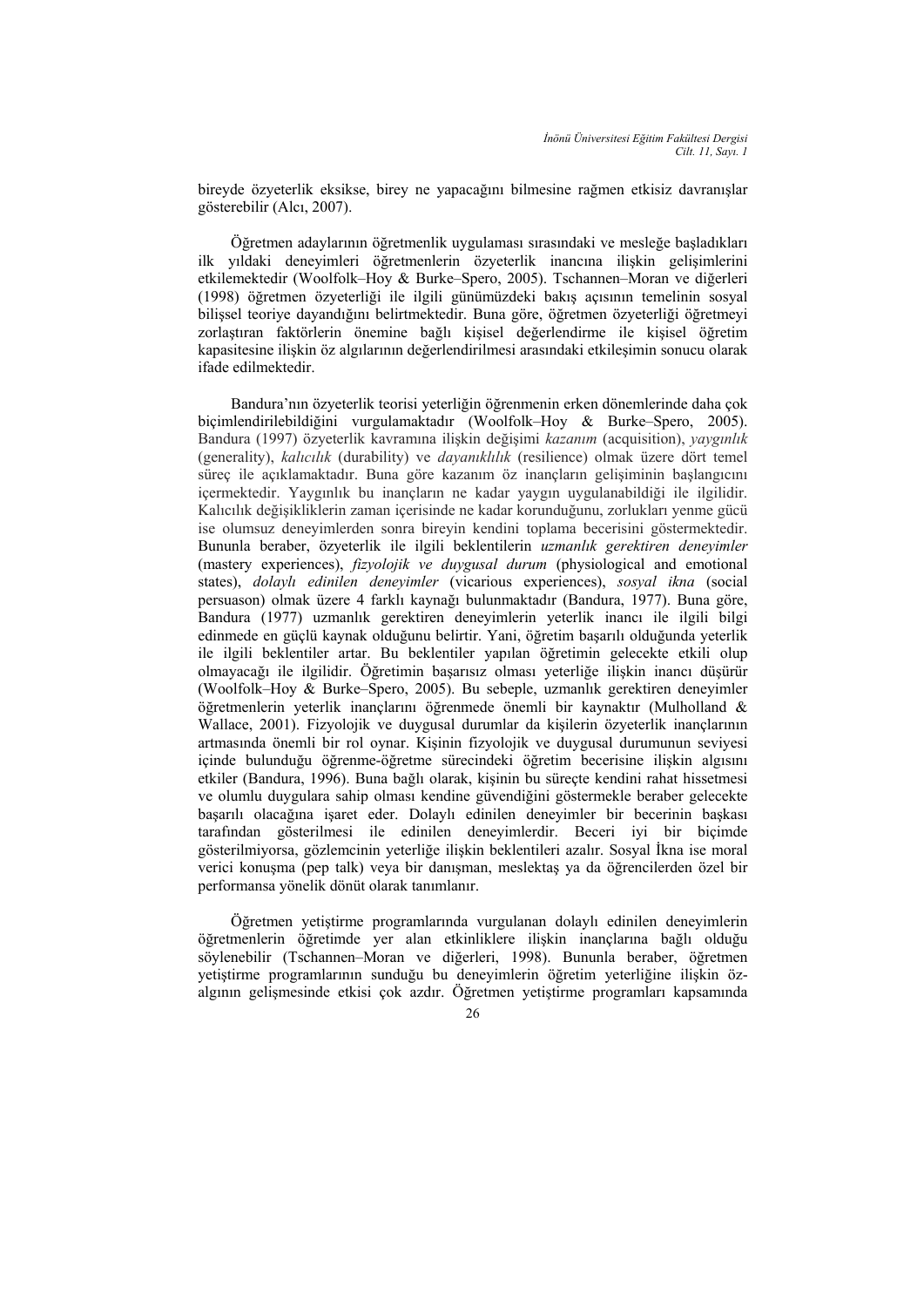öğrenim gören öğretmen adayları zamanla uzmanlık gerektiren öğretim deneyimleri kazanırlar. Bu süreç sayesinde adaylarda öğretime ilişkin sorumluluk düzeyi artar. Bununla beraber, öğretmen adaylarının fizyolojik ve duygusal durumunun seviyesi öğretime yönelik uzmanlık ve becerilerini etkiler.

 Birçok araştırmacı öğretmen eğitimini farklı açılardan incelemiştir. Eğitim araştırmaları incelendiğinde, öğretmen özyeterliğine ilişkin araştırmaların son yıllarda arttığı görülmektedir. Bu araştırmalar, güçlü yeterlik algısı olan öğretmenlerin yeni fikirlere daha açık olduklarını ve öğrencilerinin ihtiyaçlarını daha iyi karşılamak için yeni metotları denemeye daha istekli olduklarını göstermektedir (Guskey, 1988; Stein & Wang, 1988). Ayrıca, öğrenci başarısı ile öğrencilerin özyeterliği, öğretmenlerin yeterlik algısı ve okulların ortak yeterlikleri olmak üzere 3 farklı yeterlik arasında bağ olduğu anlaşılmaktadır (Goddard Hoy & Wolfolk–Hoy, 2000; Pajares, 1996; Tschannen–Moran ve diğerleri, 1998).

Öğretmen adaylarının özyeterlik inançlarının gelişiminin birçok araştırmacı tarafından ele alınmasının sebebi özyeterlik inançlarının bir kere oluştuğunda değişmesinin zor olmasıdır. Birçok araştırmacı, öğretmenlerin özyeterlik inancının yüksek olmasının öğrenci motivasyonu ve başarısını olumlu etkilediğini vurgulamaktadır (Ross, 1992; Midgely, Feldlaufer & Eccles, 1989). Bu durumda, öğretmen adaylarının güçlü özyeterlik inancı geliştirmelerine yardımcı olmak öğretmen olduklarında sınıf ortamında etkili öğretim yapabilmelerine de katkıda bulunacaktır. Ayrıca, adayların almış oldukları dersler ve uygulamada edindikleri deneyimler özyeterlik inançları üzerinde etkilidir (Tschannen–Moran ve diğerleri, 1998). Housego (akt. Tschannen–Moran ve diğerleri, 1998) öğretmen adaylarının staj gerektiren uygulamalar sırasında edinmiş olduğu deneyimlerinin özyeterliklerini etkilediğini belirtmiştir. Buna göre, öğretmen adaylarının öğretim görevlerinin gerçekleri ve karmaşıklığı ile yüz yüze geldiklerinde olumlu yaklaşımları azalmaktadır. Bu sebeple, adayların özyeterlik inançları staj döneminde düşüş göstermektedir.

Ülkemizde yapılan araştırmalar incelendiğinde, dünyadaki eğitim araştırmalarına paralel olarak özyeterlik ile ilgili çalışmaların sayısında son yıllarda artış görüldüğü dikkat çekmektedir (Çoban & Sanalan, 2002; Ekici, 2008; Kaya & Dönmez, 2008). Kaya ve Dönmez (2008) sosyal bilgiler öğretmen adaylarının üst düzey düşünme becerilerinin öğretimi ile ilgili öz-yeterlik düzeylerini inceleyerek; akademik başarı değişkeni ile üst düzey düşünme becerilerinin öğretimi ile ilgili öz-yeterlik düzeyleri arasında anlamlı bir ilişki bulunduğunu belirtmiştir. Ekici (2008) Teknik Eğitim Fakültesi Elektronik ve Bilgisayar Eğitimi Bölümünde öğrenim gören ve sınıf yönetimi dersini alan öğretmen adaylarının öğretmen öz-yeterlik algı düzeyindeki değişmeye odaklanmış ve sınıf yönetimi dersinin öğretmen adaylarının öz-yeterlik algı düzeyini geliştirmede önemli bir etkiye sahip olduğunu belirlemiştir.

Öğretmen özyeterliğine ilişkin çalışmalar her ne kadar dünyada olduğu gibi ülkemizde de son yıllarda artış gösterse de özellikle sınıf öğretmeni adayları ile ilgili çalışmaların sınırlı sayıda olduğu anlaşılmaktadır (Çoban & Sanalan, 2002; Akbaş & Çelikkaleli, 2006). Örneğin, Çoban ve Sanalan (2002) sınıf öğretmeni adaylarında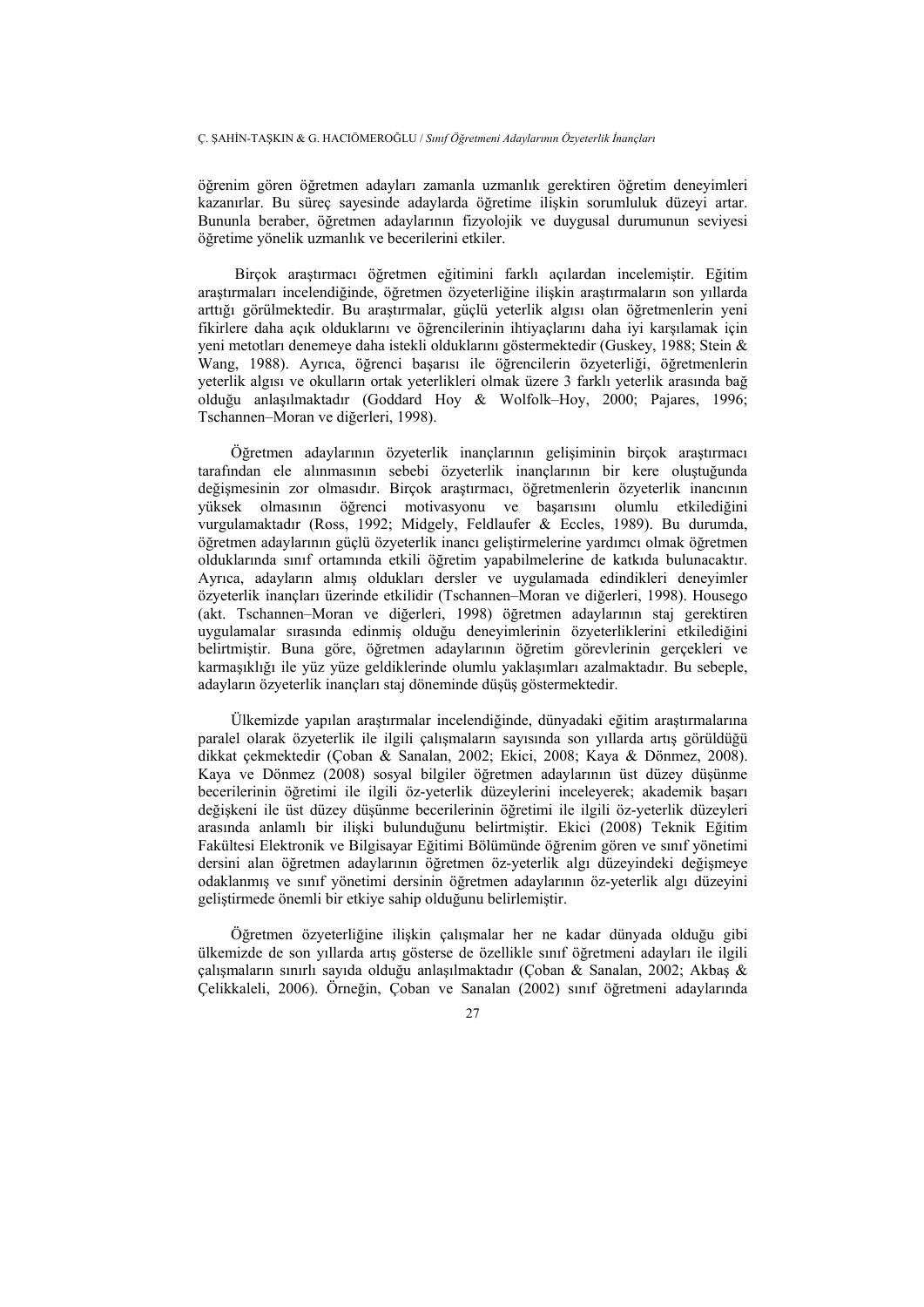özgün deney tasarımının fen öğretimi öz yeterlik algısı üzerindeki etkisini inceleyerek öğrencilerin sistematik ve organize bir şekilde özgün fen bilgisi deney etkinlikleri üretmelerinin onların fen bilgisi öğretimi konusundaki özyeterlik algılarını olumlu yönde değiştirdiğini ortaya koymuştur. Akbaş ve Çelikkaleli (2006) ise sınıf öğretmeni adaylarının fen öğretimine ilişkin öz-yeterlik inançlarının cinsiyet, öğrenim türü ve üniversitelerine göre farklılaşıp farklılaşmadığını incelemiştir. Araştırma bulguları, sınıf öğretmeni adaylarının fen öğretimine yönelik öz-yeterlik inançlarının ve beklentilerinin cinsiyetlerine göre farklılaşmadığını; öğrenim türleri dikkate alındığında ise fen öğretimine ilişkin öz-yeterlik inancının farklılaşmadığını, beklentilerinin farklılaştığını göstermektedir. Ayrıca, sınıf öğretmeni adaylarının fen öğretimine ilişkin öz-yeterlik inançlarının ve beklentilerinin üniversitelerine göre farklılaştığı görülmüştür. Bu çalışmalar sınıf öğretmeni adayları ile yapılan araştırmaların çoğunlukla fen bilgisi öğretimine yönelik özyeterlik inançları üzerine odaklandığını göstermektedir. Bununla beraber, öğretmen adaylarının öğrenme-öğretme süreci ile ilgili özyeterlik inançlarını güçlendirmek eğitimde önemli faktörlerden biridir (Çapa, Çakıroğlu & Sarıkaya, 2005). Bu sebeple, öğretmen adaylarının genel olarak öğrenme-öğretme sürecine ilişkin özyeterlik inançlarını öğrenmek onların nitelikli birer öğretmen olarak yetişmelerine katkıda bulunacaktır. Ayrıca, öğretmen adaylarının öğretmen adaylarının özyeterlikleri üzerine yapılan araştırmaların çoğunda nicel araştırma yöntemlerinin kullanıldığı görülmektedir. Bu araştırma, diğer araştırmalardan farklı olarak, sınıf öğretmeni adaylarının özyeterlik inançlarını nicel ve nitel araştırma yöntemlerini bir arada kullanarak incelemektedir. Araştırmada aşağıdaki sorulara yanıt aranmıştır: Öğretmen adaylarının öz-yeterlik inançları nelerdir? Öğretmen adaylarının öz-yeterlik inançları cinsiyetlerine göre farklılaşmakta mıdır? Öğretmen adaylarının öz-yeterlik inançları başarı düzeylerine göre farklılaşmakta mıdır?

#### YÖNTEM

Bu araştırmada nicel ve nitel araştırma yöntemleri bir arada kullanılarak yöntem çeşitlemesi yapılmıştır. Çeşitleme, "farklı veri kaynakları, farklı veri toplama ve analiz yöntemleri kullanarak araştırma sonuçlarının inandırıcılığını arttırmaya yönelik çabaların bütünü" olarak tanımlanmaktadır (Yıldırım & Şimşek, 2005, s. 94). Cohen ve Manion (1997) zaman (time triangulation), alan (space triangulation), yöntem (methodological triangulation) çeşitlemesi gibi farklı çeşitleme tiplerinin bulunduğunu belirtmektedir. Bu araştırmada araştırmanın amaçlarına ulaşabilmek için nicel ve nitel araştırma yöntemleri kullanıldığından yöntemler arası çeşitleme yapılmıştır (Denzin, akt. Cohen & Manion, 1997) Denzin (akt. Cohen & Manion, 1997) yöntemler arası çeşitlemeyi bir amaca ulaşmak için birden fazla araştırma yönteminin kullanılması olarak tanımlamaktadır. Böylelikle, farklı yöntemler kullanılarak elde edilen veriler birbirini desteklemekte ve ulaşılan sonuçların geçerliği ve güvenirliği arttırılmaktadır (Yıldırım & Şimşek, 2005).

Bu çalışma *baskın-baskın olmayan araştırma deseninde* (dominant-less dominant mixed method designs) düzenlenmiştir (Tashakkori & Teddlie; 1998). Tashakkori ve Teddlie'ye (1998) göre *baskın-baskın olmayan araştırma deseninde* bir araştırma yöntemi ve bu yönteme ilişkin metot ya da metotlar baskın olarak ele alınır. Bununla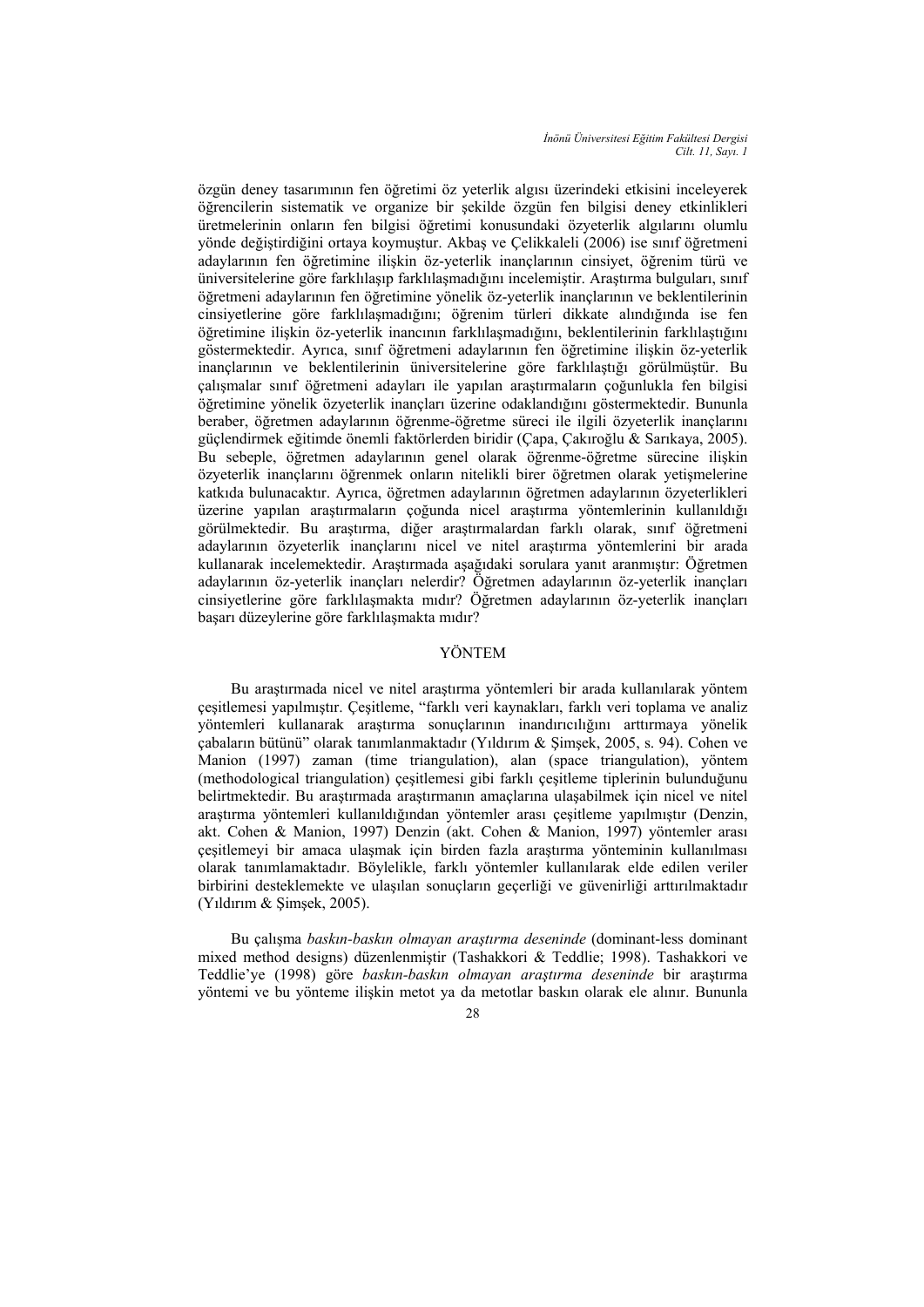beraber, alternatif olarak kullanılan araştırma yöntemi ise çalışmanın küçük bir bölümünü oluşturarak baskın olan metot yoluyla elde edilen verileri destekleyici niteliktedir. Bir başka deyişle, araştırmanın nitel boyutundan elde edilen bulgular nicel bölümden elde edilen bulguların detaylı bir biçimde açıklanmasına yardımcı olur (Creswell, 2003). Bu araştırmanın nicel boyutunda Öğretmen Özyeterlik Ölçeği kullanılmıştır. Araştırmanın nitel boyutunda ise, nicel boyutundan elde edilen veriler doğrultusunda hazırlanan açık uçlu sorular kullanılmıştır. Böylelikle, öğretmen adaylarının Öğretmen Özyeterlik Ölçeği'ne vermiş oldukları yanıtlara ilişkin detaylı bilgi edinilmiştir.

#### *Araştırma Grubu*

Araştırmanın nicel boyutunda, Öğretmen Özyeterlik Ölçeği Marmara bölgesinde yer alan bir üniversitenin, Eğitim Fakültesi, Sınıf Öğretmenliği A.B.D. son sınıfında öğrenim gören 80'i kız 42'si erkek olmak üzere toplam 122 öğretmen adayına uygulanmıştır.

Araştırmanın nitel bölümü için örneklem seçiminde amaçlı örnekleme yöntemlerinden ölçüt örnekleme kullanılmıştır (Yıldırım & Şimşek, 2005). Araştırma sorularının yanıtlanmasında öğretmen adaylarının başarılı olması örneklem ölçütü olarak belirlenmiştir. Araştırmalar, öğretmen adaylarının lisans eğitimleri sırasında almış oldukları derslerin ve staj gerektiren uygulamaların adayların özyeterliklerini etkilediğini vurgulamaktadır (Tschannen–Moran ve diğerleri, 1998). Bu sebeple, lisans programında yer alan birçok dersi başarı ile tamamlamış olan ve son sınıfta öğrenim gören sınıf öğretmeni adayları bu araştırmanın örnekleminde ölçüt olarak alınmışlardır. Öğretmen adaylarının öğrenim gördüğü üniversitenin eğitim öğretim ve sınav yönetmeliği uyarınca bulunulan yarıyıl sonu itibariyle genel not ortalaması en az 2.00 olan öğrenciler, başarılı kabul edilmektedir. Bu sebeple, açık uçlu araştırma soruları, gönüllülük esası dikkate alınarak, genel not ortalaması 2.00'nin üzerinde olan 12 öğretmen adayına uygulanmıştır.

## *Veri Toplama Araçları*

#### *Öğretmen Öz-yeterlik Ölçeği:*

Nicel ve nitel araştırma yöntemlerinin kullanıldığı bu çalışmanın nicel boyutunda; Tcshannen–Moran ve Woolfolk–Hoy (2001) tarafından öğretmen adaylarının özyeterlik inançlarına yönelik olarak geliştirilen "Öğretmen Özyeterlik Ölçeği"(Teachers' Self Efficacy Scale) kullanılmıştır. 24 maddelik bu ölçeğin güvenirlik katsayısı 0.94 olarak hesaplanmıştır. Bu ölçek Çapa ve diğerleri (2005) tarafından Türkçe'ye uyarlanmıştır. Ölçeğin uyarlama sürecinde faktör analizi, geçerlik ve güvenirlik çalışmaları yeniden yapılmıştır. Böylelikle, bileşenler arasındaki korelasyon katsayısı Öğrenci Katılımı .75, Öğretim Stratejileri .74 ve Sınıf Yönetimi .66 olarak hesaplanmış ve ( .01 anlamlılık düzeyi dikkate alındığında) anlamlı olduğu görülmüştür. Bileşenlerin coefficient alpha değerleri Öğrenci Katılımı için .82, Öğretim Stratejileri için .86 ve Sınıf Yönetimi için .84 olarak hesaplanmıştır. Ölçeğin bütünü dikkate alındığında ise güvenirlik katsayısı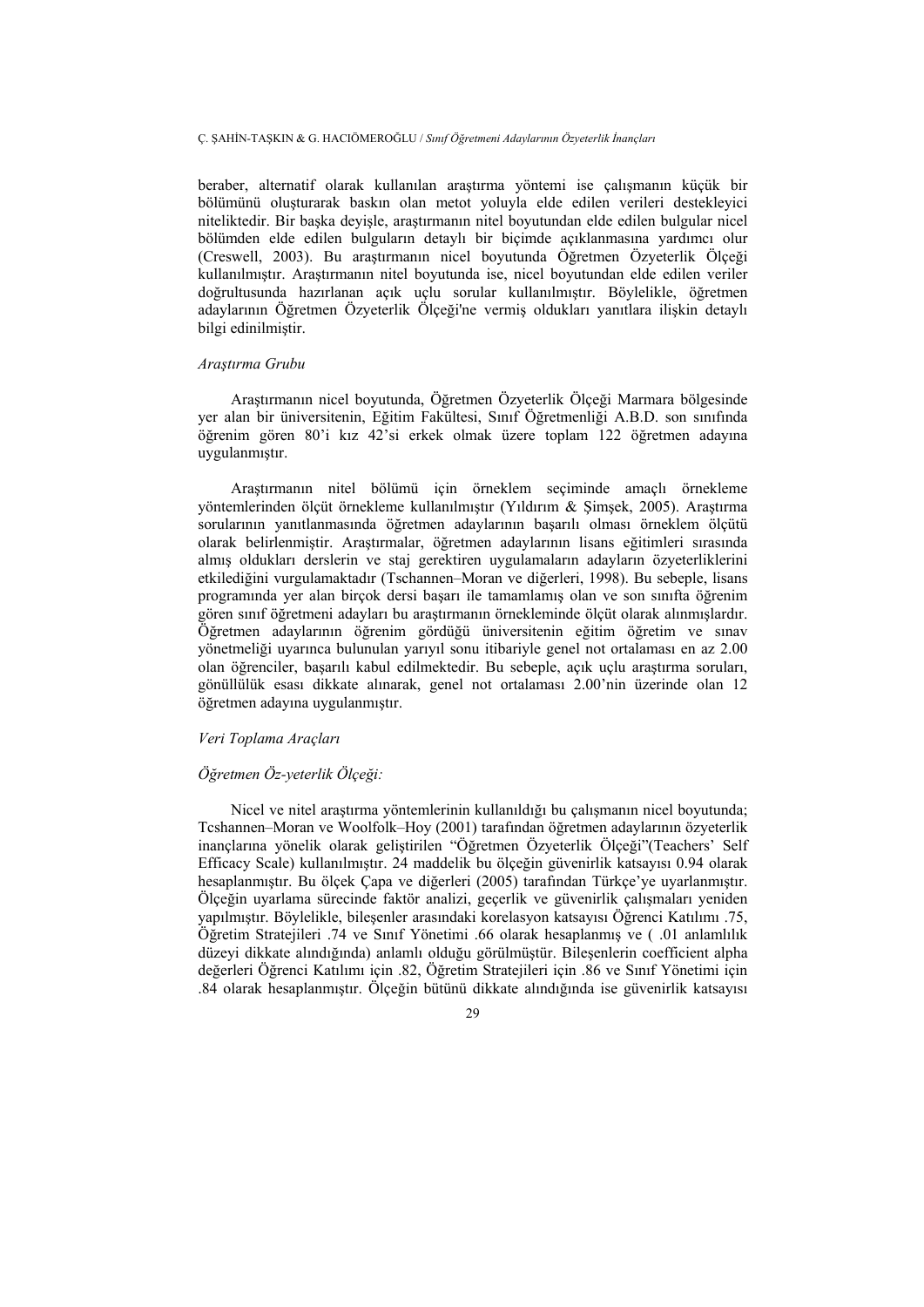.93 bulunmuştur. Bu çalışmada ise ölçek 122 öğrenciye uygulanmış ve güvenirlik katsayısı .88 bulunmuştur. Ölçek 1. Yetersiz, 2. Çok az yeterli, 3. Biraz yeterli, 4. Oldukça Yeterli, 5. Çok yeterli olmak üzere beşli dereceleme ile cevaplanmaktadır.

## *Açık Uçlu Araştırma Soruları*

Araştırmanın nitel boyutunda ise, nicel boyutundan elde edilen veriler doğrultusunda, Öğretmen Özyeterlik Ölçeği'nde yer alan her faktöre ilişkin öğretmen adaylarının en yüksek ve en düşük katılım gösterdikleri maddeler değerlendirilmiştir. Bu maddelerde yer alan ifadeler öğretmen adaylarına açık uçlu sorular biçiminde verilmiş olup; adaylardan görüşlerini kapsamlı bir şekilde açıklamaları istenmiştir. Açık uçlu araştırma soruları araştırma problemine ilişkin temel değişkenlerin tam açıklık kazanmamış olduğu varsayımından hareket eder ve araştırmacının konu ile ilgili önemli değişkenleri fark etmesine olanak sağlar (Yıldırım & Şimşek, 2005). Bu araştırmada, öğretmen adaylarının Öğretmen Özyeterlik Ölçeği'ne vermiş oldukları yanıtlar incelenmiş ve ölçekte yer alan her faktöre ilişkin en yüksek ve en düşük katılımın olduğu maddeler belirlenmiştir (Bakınız: Bulgular bölümü). Adaylara bu maddelerin yer aldığı sorular yazılı olarak yanıtlamaları amacıyla verilmiştir. Böylelikle, bu maddelere ilişkin düşüncelerini ayrıntılı olarak açıklamaları sağlanmıştır.

#### *Verilerin Analizi*

Araştırmanın nicel boyutundan elde edilen veriler SPSS 13.0 istatistik paket programı kullanılarak analiz edilmiştir. Araştırmada öğretmen adaylarının özyeterlik inançları yüzde (%) ve frekans (f) dağılımları ile birlikte aritmetik ortalama ve standart sapma hesaplamaları da yapılarak belirlenmiştir. Adayların öğretmenlik mesleğine ilişkin özyeterlik inançlarının cinsiyete göre anlamlı farklılık gösterip göstermediğini incelemek amacıyla t testi yapılmıştır. Bununla beraber; öğretmen adaylarının mesleğe ilişkin özyeterlik inançlarının başarı değişkeni açısından farklılaşıp farklılaşmadığını anlamak amacıyla tek yönlü ANOVA uygulanmıştır.

Araştırmanın nitel boyutunda ise, öğretmen adaylarının özyeterlik ile ilgili inançları Öğretmen Özyeterlik Ölçeği'nde yer alan Öğrenci Katılımı, Öğretim Stratejileri ve Sınıf Yönetimi faktörleri ışığında incelenmiştir. Bu durum, Yıldırım ve Şimşek (2005, s.224) tarafından betimsel analiz olarak tanımlanmaktadır. Bu yaklaşıma göre veriler daha önce belirlenen temalara göre özetlenir ve yorumlanır. Bu araştırmada açık uçlu araştırma sorularından elde edilen veriler Öğretmen Özyeterlik Ölçeği'ne temel oluşturan ve yukarıda belirtilen bu üç faktör dikkate alınarak okunmuş ve düzenlenmiştir. Daha sonra bulgular arasındaki neden sonuç ilişkileri incelenerek açıklanmıştır.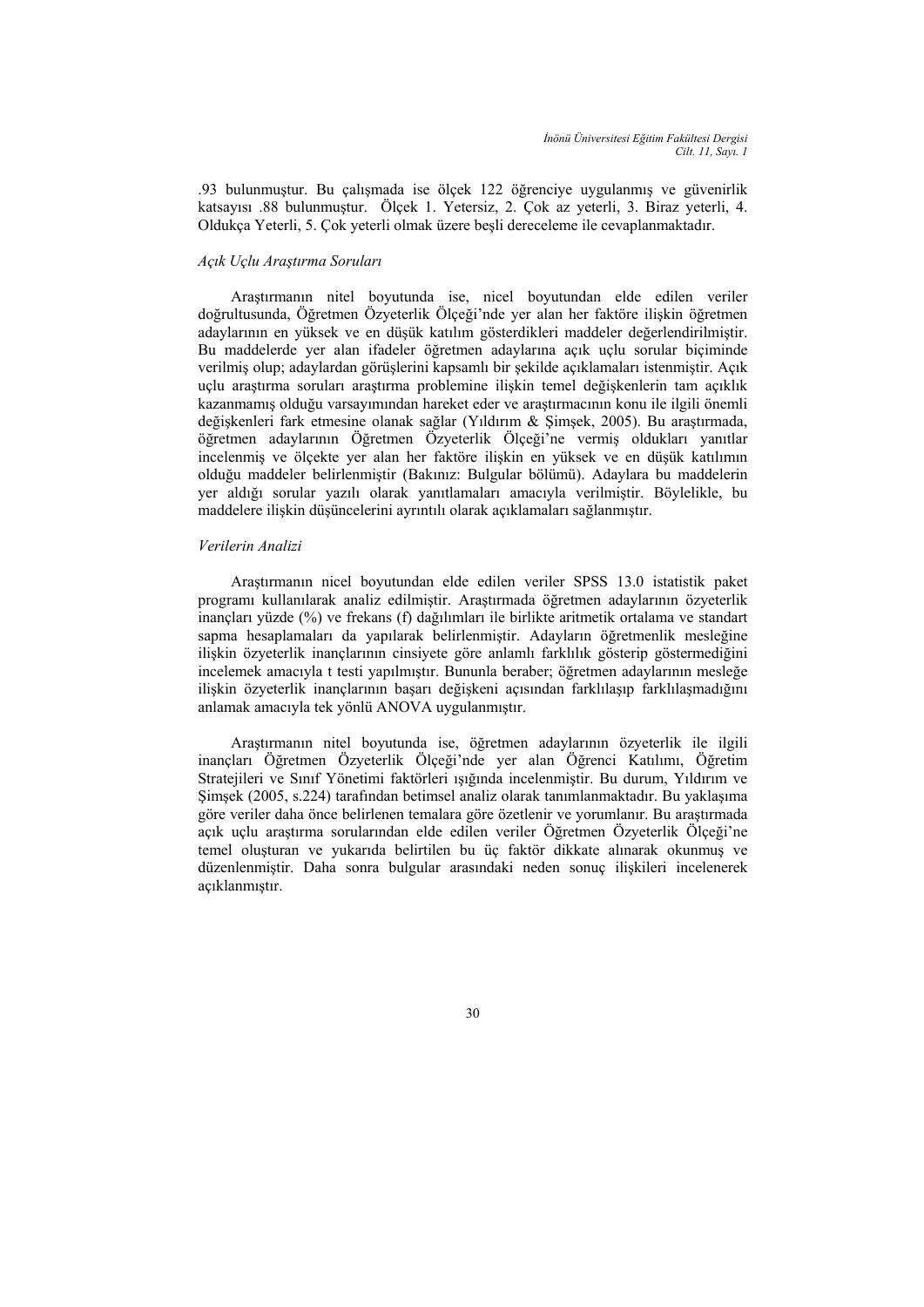## BULGULAR VE YORUMLAR

## *Öğretmen Öz-yeterlik Ölçeği'nden Elde Edilen Verilerin Analizi*

Tablo 1

Öğretmen adaylarının öğretmenlik mesleğine ilişkin özyeterlik inançlarını ortaya koymak amacıyla adayların ölçek maddelerine vermiş oldukları yanıtların betimsel istatistikleri (aritmetik ortalama, standart sapma, vs.) hesaplanmıştır. Yapılan analizlerde her faktörden elde edilen puanlar o faktörde yer alan madde sayısına bölünmüştür. Bu durum öğretmen adaylarının faktörlere ilişkin puanlarının karşılaştırılabilmesini sağlamıştır (Yılmaz ve Çokluk–Bökeoğlu, 2008). Bununla beraber araştırmada elde edilen aritmetik ortalamaların değerlendirilmesinde aşağıdaki aralıklar kullanılmıştır: "1.00–1.79: Yetersiz", "1.80–2.59: Çok Az Yeterli", "2.60– 3.39: Biraz Yeterli", "3.40–4.19: Oldukça Yeterli", "4.20–5.00: Çok Yeterli".

*Öğretmen Adaylarının Özyeterlik İnançlarına İlişkin Betimsel İstatistikler*  Puanlar N En Düşük Puan En Yüksek Puan  $\overline{X}$  Ss Öğrenci Katılımı 122 8 31 2,74 0,47 Öğretim Stratejileri 122 11 31 2,84 0,49 Sunt Yönetimi 122 5 53 2,77

Tablo 1'den anlaşıldığı gibi Öğretmen Özyeterlik Ölçeği'nin Öğrenci Katılımı faktöründe 8 madde bulunmaktadır. Araştırmaya katılan öğretmen adaylarının bu faktöre ilişkin puanlarının ortalaması  $\overline{X}$ :2,74 standart sapması ise S: 0,47'dir. Öğretmen adaylarının bu faktöre ilişkin puan ortalaması Biraz Yeterli düzeyine karşılık gelmektedir. Aritmetik ortalamalar dikkate alındığında katılımcıların bu faktörde en yüksek katılım gösterdikleri madde "Öğrencileri okulda başarılı olabileceklerine inandırmayı ne kadar sağlayabilirsiniz?" ( $\overline{X}$ : 2.97-Biraz yeterli) maddesidir. Öğretmen adaylarının Öğrenci Katılımı faktöründe en düşük katılım gösterdikleri madde ise "Çalışması zor öğrencilere ulaşmayı ne kadar başarabilirsiniz" ( *X* :2,44- Çok Az Yeterli) maddesidir.

Öğretim Stratejileri faktöründe 8 madde bulunmaktadır. Tablo 1 incelendiğinde ise adayların bu faktöre ilişkin puanlarının ortalamasının  $\overline{X}$ :2,84 standart sapmasının ise S:0,49 olduğu anlaşılmaktadır. Öğretmen adaylarının bu faktöre ilişkin puan ortalaması "Biraz Yeterli" düzeyine karşılık gelmektedir Adayların bu faktörde en yüksek katılım gösterdikleri madde "Öğrettiklerinizin öğrenciler tarafından kavranıp kavranmadığını ne kadar iyi değerlendirebilirsiniz? (2,96-Biraz Yeterli)" maddesidir. Araştırmaya katılan öğretmen adaylarının bu faktörde en düşük katılım gösterdikleri madde ise "Derslerin her bir öğrencinin seviyesine uygun olmasını ne kadar sağlayabilirsiniz?" (2,59-Çok Az Yeterli) maddesidir.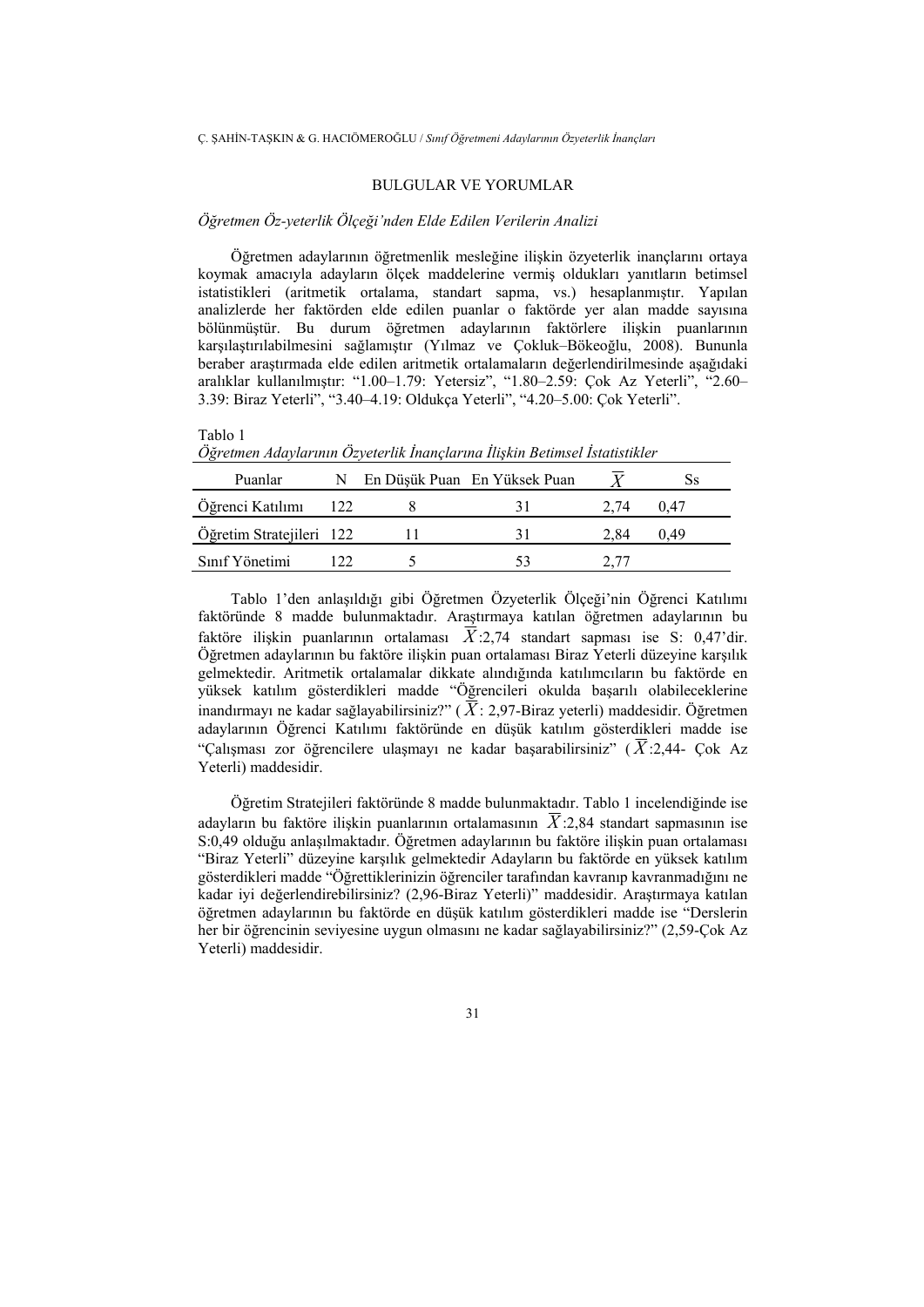Sınıf Yönetimi faktöründe 8 madde bulunmaktadır. Adayların bu faktöre ilişkin puanlarının ortalaması  $\overline{X}$ : 2,77 standart sapması ise S: 0,65'dir. Bu ortalama "Biraz Yeterli" düzeyine karşılık gelmektedir. Öğretmen adaylarının Sınıf Yönetimi faktöründe en yüksek katılım gösterdikleri madde "Öğrenci davranışlarıyla ilgili beklentilerinizi ne kadar açık ortaya koyabilirsiniz?" ( *X* :3,15-Oldukça yeterli) maddesidir. Adayların bu faktörde en düşük katılım gösterdikleri madde ise "Farklı öğrenci gruplarına uygun sınıf yönetim sistemi ne kadar iyi oluşturabilirsiniz?" ( $\overline{X}$ :2,49-Çok Az Yeterli) maddesidir.

*Öğretmen Adaylarının Öz-yeterlik İnançlarına İlişkin Puanlarının Cinsiyete Göre Farklılaşıp Farklılaşmadıklarına İlişkin Bulgular* 

Öğretmen adaylarının özyeterliğe ilişkin puanlarının cinsiyetlerine göre farklılaşıp farklılaşmadığını incelemek amacıyla verilere bağımsız gruplar t testi uygulanmıştır ve bulgular Tablo 2'de verilmiştir.

#### Tablo 2

Tablo 3

*Öğretmen Adaylarının Özyeterlik İnançlarına İlişkin Puanlarının Cinsiyete Göre Karşılaştırılması*

| Cinsiyet |    |       |       |       |       |
|----------|----|-------|-------|-------|-------|
| Kız      | 42 | 65,66 | 13,18 | 0.214 | 0,858 |
| Erkek    | 80 | 67.53 | 10,41 |       |       |

Tablo 2 incelendiğinde, İlköğretim Bölümü, Sınıf Öğretmenliği, A.B.D. son sınıfında öğrenim gören toplam 122 öğrencinin puanlarının cinsiyetlerine göre anlamlı bir farklılık göstermediği anlaşılmaktadır (t: 0,858; p<0,05). Buna dayanarak, elde edilen bulgular kız ve erkek öğretmen adaylarının benzer tutumlara sahip oldukları şeklinde yorumlanabilir.

## *3.3 Öğretmen Adaylarının Özyeterlik Puanları ile Başarı Düzeyleri Arasındaki İlişkiye Yönelik Varyans Analizi (ANOVA) Sonuçları*

Tablo 3'te öğretmen adaylarının özyeterlik inançlarının başarı düzeyine göre karşılaştırılmasına ilişkin tek yönlü varyans analizi (ANOVA) sonuçları yer almaktadır.

| Öğretmen Adaylarının Özyeterlik Puanları ile Başarı Düzeyleri Arasındaki İlişki |          |                                                       |        |               |  |  |  |  |
|---------------------------------------------------------------------------------|----------|-------------------------------------------------------|--------|---------------|--|--|--|--|
|                                                                                 |          | Kareler Toplam Serbestlik Derecesi Kareler Ortalaması |        |               |  |  |  |  |
| Gruplararası                                                                    | 15.93    |                                                       | 7.96   | $0.062$ 0.940 |  |  |  |  |
| Gruplarici                                                                      | 10874,05 | 85                                                    | 127.93 |               |  |  |  |  |
| Toplam                                                                          |          | 87                                                    |        |               |  |  |  |  |

*Öğretmen Adaylarının Özyeterlik Puanları ile Başarı Düzeyleri Arasındaki İlişki* 

Elde edilen verilerin analizi sonucunda öğretmen adaylarının başarı puanlarına göre özyeterlikleri arasında anlamlı bir farklılık olmadığı görülmektedir (F=0,062; p<0,05).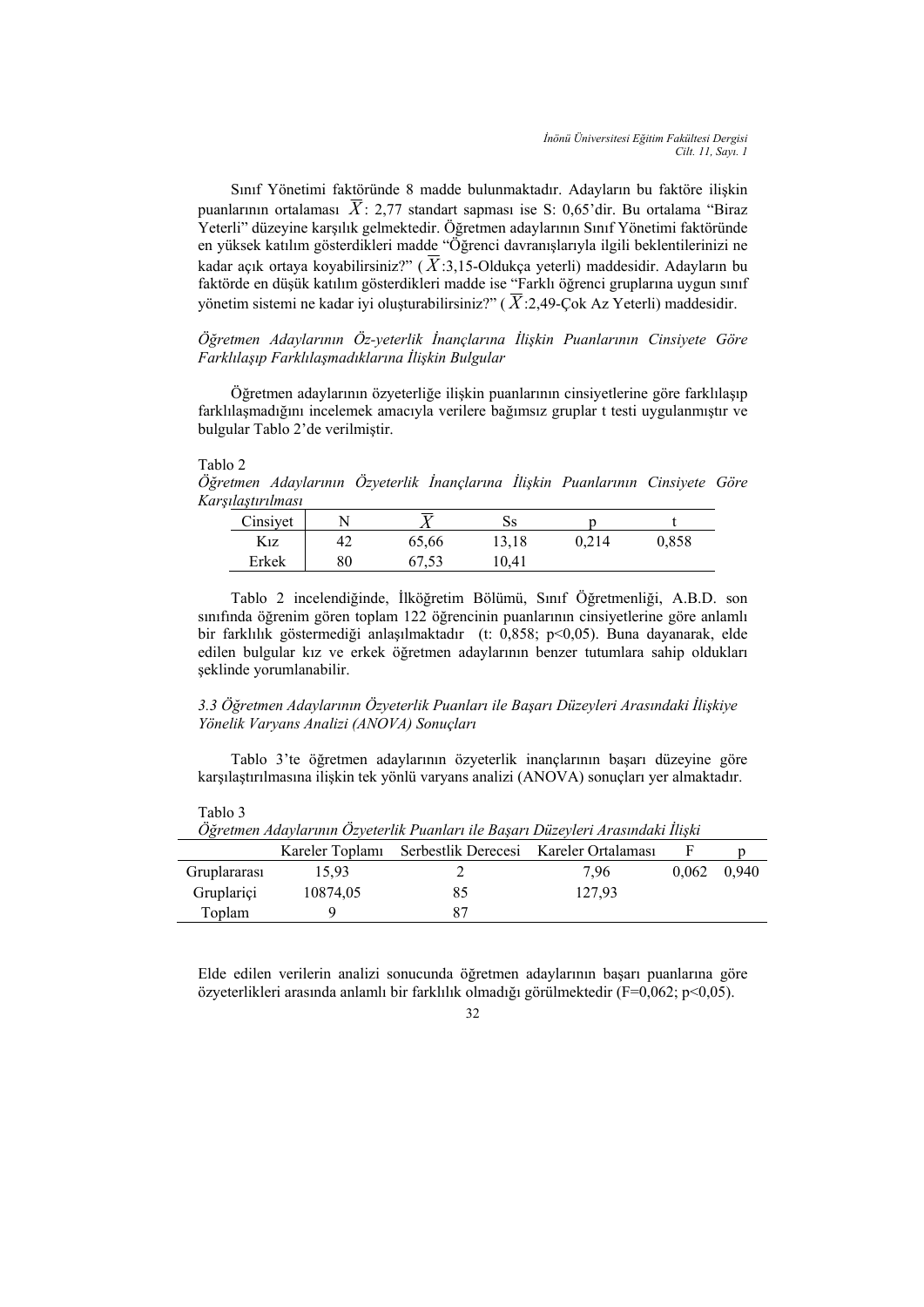#### *Nitel Verilerin Analizi*

Bu çalışmada açık uçlu araştırma sorularından elde edilen veriler Öğretmen Özyeterlik Ölçeği'nde yer alan Öğrenci Katılımı, Öğretim Stratejileri ve Sınıf Yönetimi bileşenleri dikkate alınarak betimsel analiz yoluyla incelenmiştir. Betimsel analizde veriler daha önceden belirlenen temalara göre özetlenir ve yorumlanır (Yıldırım & Şimşek, 2005). Bu araştırmada öğretmen adaylarına uygulanan Öğretmen Özyeterlik Ölçeği'nden elde edilen bulgular veri analizi için bir çerçeve oluşturmuştur. Araştırmanın nicel boyutunda uygulanan ölçeğin bileşenleri bu araştırmadaki temaları oluşturmaktadır. Bu sebeple, öncelikle veriler öğretmen adaylarının Öğretmen Özyeterlik Ölçeği'nde her bileşene ilişkin en yüksek katılım gösterdikleri maddeler dikkate alınarak incelenmiştir. Daha sonra, doğrudan alıntılar yapılarak araştırmanın nicel boyutundan elde edilen bulguları desteklemiştir.

Öğrenci Katılımı faktörü dikkate alındığında öğretmen adaylarının en yüksek katılım göstermiş oldukları "Öğrencileri okulda başarılı olabileceklerine inandırmayı ne kadar sağlayabilirsiniz?" maddesine ilişkin yapmış oldukları açıklamalar adaylardan bazılarının öğrencileri öğrenme-öğretme süreci ile ilgili düzenlemeler yoluyla başarılı olabileceklerine inandırmayı sağlayabileceğini ifade ettiğini göstermektedir:

*Bireysel çalışmalar yaptırırım. Yaptıkları en ufak bir davranış için pekiştireç veririm.* ÖA11

*Dersler öğrencilerin ilgi ve istekleri göz önünde bulundurularak anlatıldığı sürece, öğrencilerin derse etkin katılımını sağlayarak, yaparak yaşayarak ilkesi doğrultusunda öğrendiklerinde başarı duyguları gelişecektir.* ÖA12

Öğretmen adayı 11 öğrencileri başarılı olabileceğine inandırmada bireysel çalışmaların ve pekiştirecin öneminden bahsetmiştir. Bununla beraber, öğretmen adayı 12 öğrencilerin derslere etkin katılımını sağlamanın başarılı olmalarındaki rolü üzerinde durmuştur. Öğretmen adayı 12'nin açıklaması yakından incelendiğinde, öğrencilerin başarılı olabileceklerine inanmalarında her ne kadar öğrenci katılımının önemli olduğu belirtilmesine rağmen, öğrenme-öğretme sürecinin öğrenci ilgi ve istekleri doğrultusunda düzenlenmesi gerektiğini göstermektedir.

Bazı öğretmen adayları ise öğrencileri başarılı olabileceğine inandırmada öğretmenin rehberliği, uzman ve aile desteğinin önemli olduğunu söylemiştir:

*Rehberlik derslerinde işlenen konularla bağlantılı gerekli anlatımları yaparım. ÖA3* 

*Sadece öğrencinin değil ailenin de katılımı önemli. Ona birçok başarı örneği göstererek ve uzmandan bilgi desteği alarak birçok öğrencinin başarılı olabileceğine inandırabilirim. ÖA8* 

Öğretmen adayı 3 öğrencileri başarılı olabileceklerine inandırmada öğretmenlerin öğrenimleri sırasında almış oldukları rehberlik dersinin önemli olduğunu belirtmiştir.

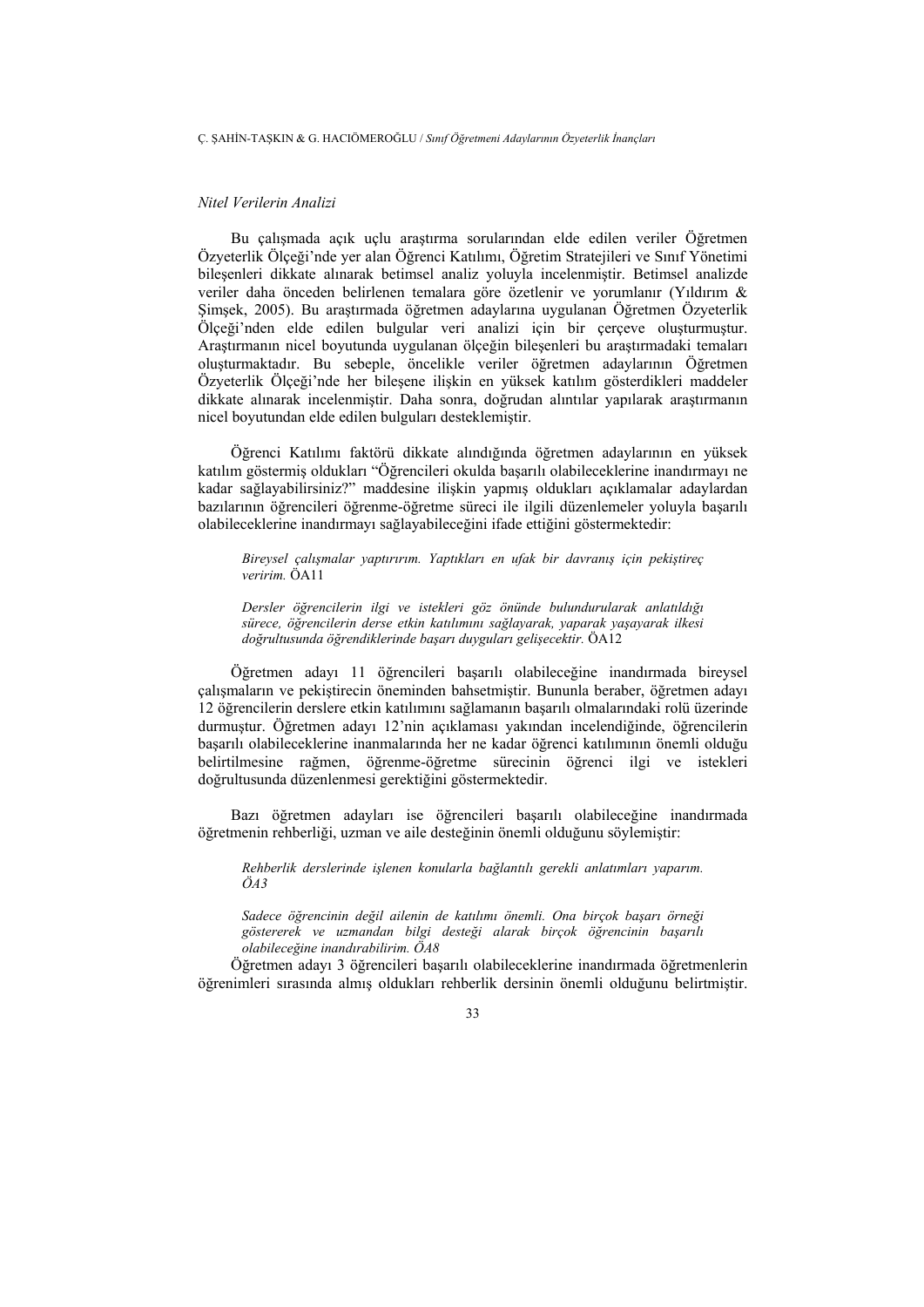Öğretmen adayı 8 ise uzman ve aile desteğinin bu konudaki önemini vurgulamaktadır. Yukarıdaki ifadelere ek olarak aşağıdaki öğretmen adayı öğrencinin başarısız olduğu durumlarda sorunun kimden kaynaklandığı üzerinde durulması gerektiğini ifade etmiştir:

*Öğrenci derste neden başarılı olamıyor ya da neden etkileniyor da başarılı olamayacağını düşünüyor, bunun üzerinde dururum. Hata benden kaynaklanıyor ise bunları tamamlamaya çalışırım, öğrenciden kaynaklanıyor ise ve kendim tek başıma çözemiyorsam yardım alıp çözmeye çalışırım. ÖA7* 

ÖA7 öğrenci başarısından sorunun kimden kaynaklandığı üzerinde durmuş ve sorunun çözümünde bu durumun dikkate alınması gerektiğini vurgulamıştır.

Öğretim Stratejileri faktörü kapsamında "Öğrettiklerinizin öğrenciler tarafından kavranıp kavranmadığını ne kadar iyi değerlendirebilirsiniz?" maddesine öğretmen adayları en yüksek katılımı göstermişlerdir. Adayların bazıları yeni ilköğretim programında önerilen değerlendirme yöntemlerini dikkate alarak bu konuda aşağıdaki açıklamaları yapmışlardır:

*Ders sırasında öğrencilere sorduğumuz sorularla ve özdeğerlendirme formlarıyla çalışma kitaplarıyla yeteri kadar iyi değerlendirebilirim. ÖA7* 

*Konuya ve öğrencinin düzeyine uygun etkinlikler yoluyla olur. Etkinlikler ve ortaya çıkan ürünler öğrencilerin kazanımları hakkında bizlere bilgi verir. ÖA5* 

Yukarıdaki öğretmen adayları öğretilen konuların öğrenciler tarafından kavranıp kavranmadığını soru sorma, özdeğerlendirme formları ve öğrenci düzeyine uygun etkinlikler yoluyla değerlendirebileceklerini belirtmişlerdir. Adayların açıklamaları, 2005 yılında uygulamaya konulan yeni ilköğretim programında yer alan öğrenmeöğretme ve değerlendirme sürecine ilişkin değişiklikleri de göz önünde bulundurduklarını göstermektedir. Bununla beraber, bazı öğretmen adayları ise öğrenciler arasındaki bireysel farklıkların değerlendirmede önemli bir rol oynadığını ifade etmişlerdir:

*Eğer konu iyi anlaşılmamışsa öğrencilerin bireysel farklılıklarına da dikkat ederek eksiklikler üzerinde dururum. ÖA3* 

*Sınıfta bulunan bireylerde bireysel farklılıkların olduğunu göz önünde bulundurup dersi farklı yöntem ve teknik kullanarak aktarıyorum. ÖA12* 

Yukarıdaki öğretmen adayları öğrencilerin bireysel farklılıklarının değerlendirme sürecinde dikkate aldıklarını vurgulamışlardır. Öğretmen adayı 12'nin açıklaması öğrencilerin bireysel farklılıklarını uygulamada göz önünde bulundurduğunu vurgulamaktadır. Bu durum, staj gerektiren öğretmenlik uygulaması dersi kapsamında edindiği deneyimlerin öğretmen adayının bakış açısını etkilediğini göstermektedir.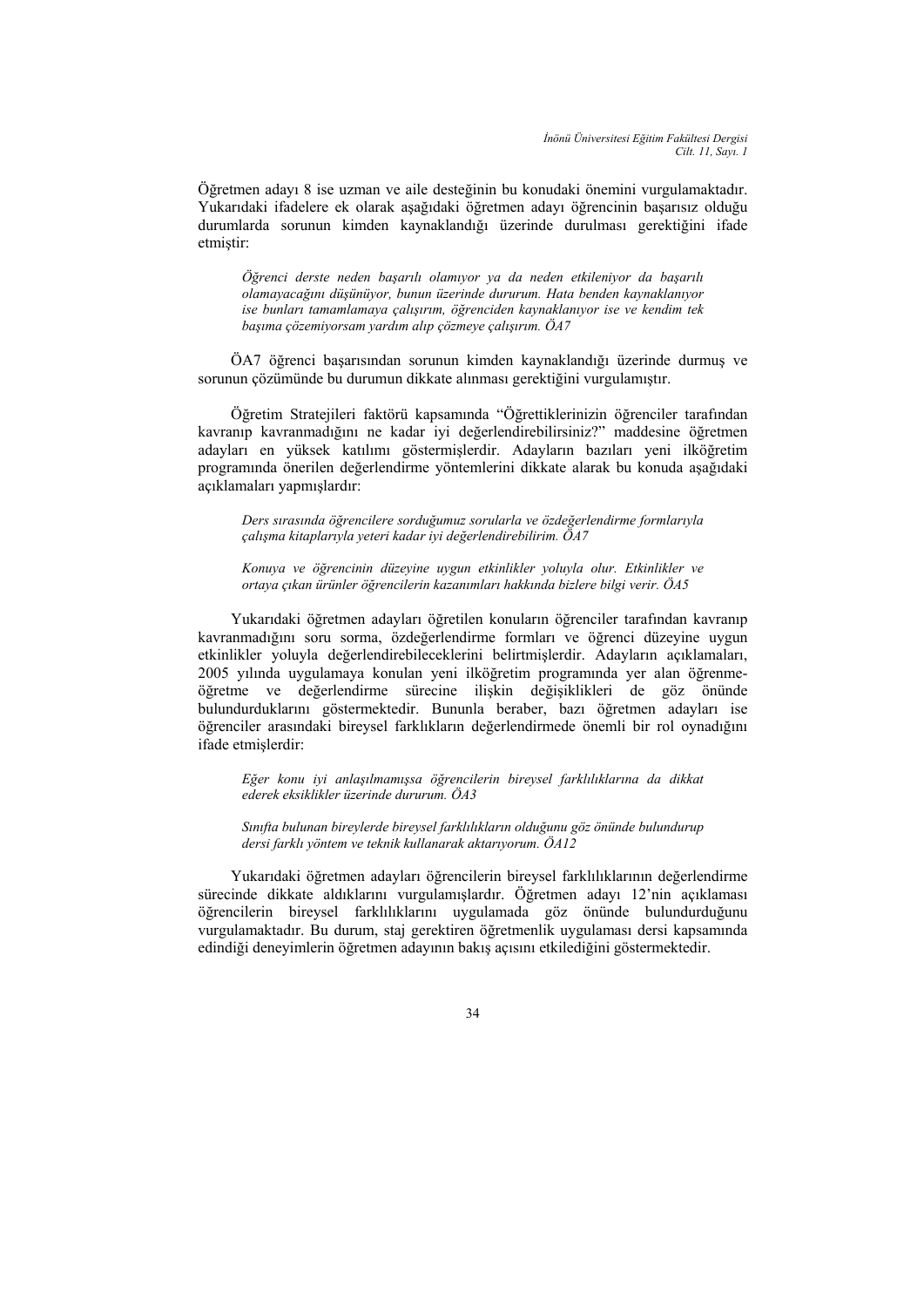Ç. ŞAHİN-TAŞKIN & G. HACIÖMEROĞLU / *Sınıf Öğretmeni Adaylarının Özyeterlik İnançları*

Sınıf Yönetimi faktörü incelendiğinde, öğretmen adayları en yüksek katılım göstermiş oldukları "Öğrenci davranışlarıyla ilgili beklentilerinizi ne kadar açık ortaya koyabilirsiniz?" sorusuna ilişkin beklentilerini sözel açıklamalar yoluyla ifade edeceklerini belirtmişlerdir:

*Mümkün olduğu kadar açık ve kısa cümleler kurarak onlardan ne beklediğimi isteklerimi anlatırım. ÖA7* 

*Derse başlamadan önce yapacağım ilk şeylerden birisi öğrencilerden ders saati boyunca yapmaları gerekenleri söyleyerek beklentilerimi dile getiririm. ÖA2* 

Öğrenci Katılımı ve Sınıf Yönetimi ile ilgili öğretmen adaylarının en düşük katılım gösterdikleri maddeler dikkate alındığında, adayların çoğunun ölçekte vermiş oldukları yanıtlara paralel olarak, bu konularda eksikliklerinin bulunduğu görülmektedir. Örneğin, Öğrenci Katılımı ile ilgili olarak adayların en düşük katılım gösterdikleri "Çalışması zor öğrencilere ulaşmayı ne kadar başarabilirsiniz?" sorusuna adayların bazılarının vermiş oldukları yanıtlar aşağıdaki gibidir:

*Bu tip öğrencilerle çalışırken zorluklarla karşılaşacağımı düşünüyorum. Böyle öğrencilere ulaşmada etkili olabileceğimden emin değilim. ÖA10* 

*Bu konuda eksikliklerim var ve bunun farkındayım. Bu hafta ders anlattığım sınıfta böyle bir öğrenci ile karşılaştım. Çocuğun seviyesi sınıf seviyesinden yüksek ve bu nedenle dersi dinlemiyor. Ders ona basit geliyor. Aykırı davranışlarda bulunuyor. (…) Öğrenciyi iyi tanımadığım ve nasıl davranmam gerektiğini bilmediğim için sınıf öğretmeninden yardım istedim. ÖA 7* 

Sınıf Yönetimi faktörü dikkate alındığında ise adayların en düşük katılım gösterdikleri "Farklı öğrenci gruplarına uygun sınıf yönetim sistemi ne kadar iyi oluşturabilirsiniz?" sorusu ile ilgili birçok aday bu konuya ilişkin eksikliklerinin olduğunu açıklamıştır.

*Sınıf yönetimi konusunda kendimi yeterli hissetmiyorum. Ancak bu konuda tecrübe edinmem gerektiğini düşünüyorum. ÖA11* 

*Bu konuda kendimi yeterli görmüyorum. Yaşadığım sorunlardan en önemlisinin bu olduğunu düşünüyorum. Ama öğretmenlik mesleğine başladığımda bu sorunun ortadan kalkacağına inanıyorum. Teorileri uygulamada zorlanıyorum. Karşıma beklemediğim durumlar çıkıyor. Bunları da yaparak yaşayarak aşabileceğime inanıyorum. ÖA2* 

Yukarıdaki ifadelerden anlaşılacağı gibi, öğretmen adaylarının çoğu Öğrenci Katılımı ve Sınıf Yönetimi faktörlerine ilişkin özyeterliklerinin az olmasını bu konularda eksikliklerinin bulunmasına bağlamışlardır. Bu durum adayların Öğretmen Özyeterlik Ölçeği'ne vermiş oldukları yanıtlarla paralellik göstermektedir. Bununla beraber, adayların çoğunun açıklamalarını staj gerektiren öğretmenlik uygulaması derslerinde edinmiş oldukları tecrübelere dayanarak yaptıkları anlaşılmaktadır. Bu durum, 2 ve 7 numaralı öğretmen adaylarının yukarıdaki ifadelerinde açıkça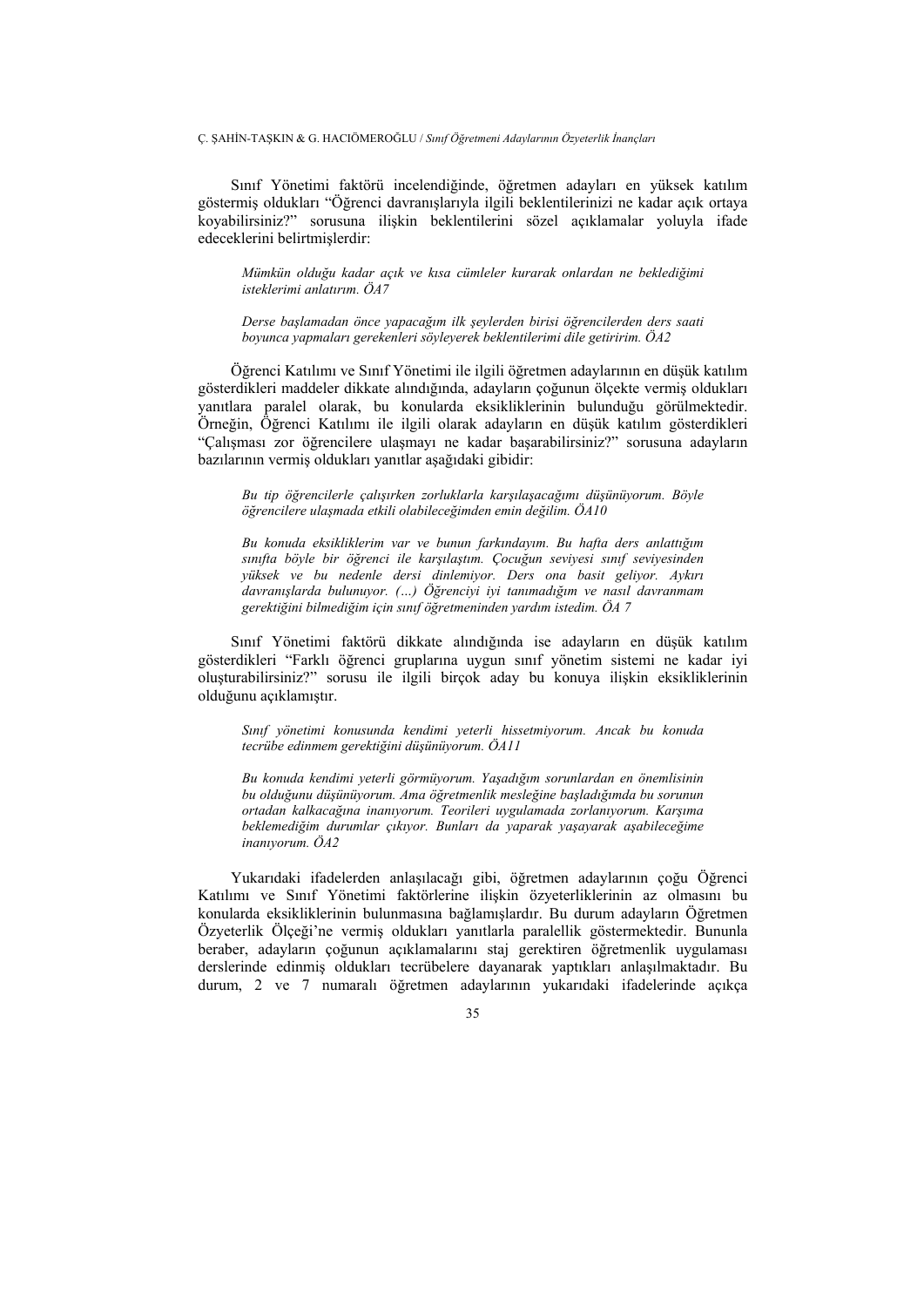görülmektedir. Ayrıca, bir öğretmen adayı da Sınıf Yönetimi faktörüne ilişkin eksiklerin deneyim ile gelişeceğini ifade etmiştir:

#### *Sınıf yönetimini geliştirmenin deneyimlerden geçtiğine inanıyorum. ÖA10*

Bu açıklamalar öğretmen adaylarının öğrenciler ile birebir iletişimde bulunmasına olanak tanıyan ve öğretmenlik deneyimi kazandıran öğretmenlik uygulaması derslerinin özyeterlik kazanmalarında önemli bir rolünün olduğunu göstermektedir.

Son olarak, öğretmen adaylarının Öğretim Stratejileri faktörü kapsamında en düşük katılım gösterdikleri "Derslerin her bir öğrencinin seviyesine uygun olmasını ne kadar sağlayabilirsiniz?" maddesine ilişkin açıklamaları incelenmiştir. Adayların bu faktöre ilişkin eksikliklerinin olduğu açıkça belirtmedikleri görülmektedir. Öğretmen adayları, derslerin öğrenci seviyesine uygunluğunun sağlanmasında öğretim yöntem ve tekniklerin kullanılması, öğrenci seviyesinin dikkate alınması gibi konuların önemini vurgulamışlardır:

*Öncelikle, kullanacağımız yöntem ve tekniği öğrencinin seviyesine uygunluğuna göre seçeriz. ÖA 12* 

*Derslerin her bir öğrencinin seviyesine uygun olması için sınıfta birden fazla öğretim yöntem ve tekniği kullanılmalıdır. ÖA 5* 

Yukarıdaki ifadelerde görüldüğü gibi öğretmen adayları bu faktöre ilişkin teorik açıklamalarda bulunmuşlardır. Bu durum, ilk bakışta adayların araştırmanın nitel boyutunda vermiş oldukları ifadelerin Öğretmen Özyeterlik Ölçeği'ne vermiş oldukları yanıtlarla paralellik göstermediği göze çarpmaktadır. Ancak, yukarıdaki açıklamalar dikkate alındığında, öğretmen adaylarının Öğrenci Katılımı ve Sınıf Yönetimi faktörlerine ilişkin ifadelerinin öğretmenlik uygulaması sırasında edinmiş oldukları deneyimlere dayandırarak açıkladıkları görülmektedir. Bununla beraber, Öğretim Stratejisi faktörüne ilişkin açıklamalarının yalnız teorik bilgiye dayandığı anlaşılmaktadır. Yukarıda da belirtildiği gibi, adayların almış oldukları öğretmenlik uygulaması dersi özyeterliklerinin gelişmesinde önemli bir rol oynamaktadır. Bu sebeple, öğretmen adaylarının Öğretim Stratejileri faktörüne ilişkin teorik bilgiye dayanarak açıklama yapmaları adayların uygulama sırasında bu konuda deneyimlerinin bulunmadığı şeklinde yorumlanabilir.

## TARTIŞMA, SONUÇ VE ÖNERİLER

Bu çalışmada Sınıf Öğretmenliği A.B.D.'nda öğrenim gören öğretmen adaylarının özyeterlik inançlarını belirlemek amaçlanmıştır. Öğretmen adaylarının Öğrenci Katılımı, Öğretim Stratejileri ve Sınıf Yönetimi faktörleri ile ilgili görüşlerinin "Biraz Yeterli" düzeyine karşılık geldiği belirlenmiştir. Öğretmen adaylarının cinsiyetlerine ve başarı puanlarına göre özyeterlikleri arasında anlamlı bir farklılık olmadığı görülmektedir. Bu sonuç yapılan birçok araştırma ile benzerlik göstermektedir (Akbaş & Çelikkaleli, 2006; Çakıroğlu, Çakıroğlu & Bone, 2005). Ancak, bu araştırmalar incelendiğinde, çalışmaların fen bilgisi öğretmen adaylarının özyeterlik inançları ve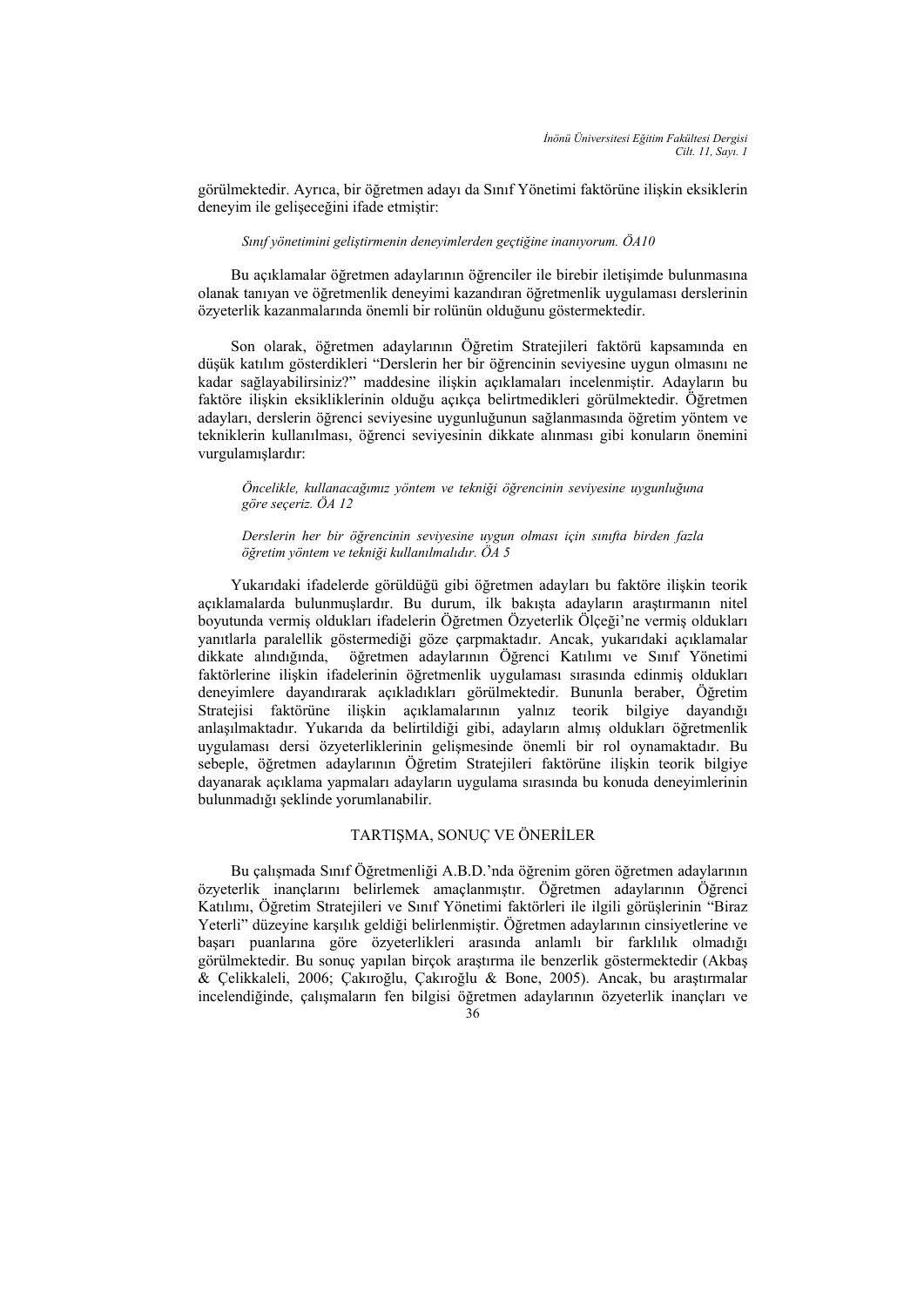sınıf öğretmeni adaylarının fen bilgisi öğretimine ilişkin özyeterlikleri üzerine odaklandığı anlaşılmaktadır. Bu araştırma ise diğer araştırmalardan farklı olarak sınıf öğretmeni adaylarının öğretime yönelik özyeterlik inançlarını incelemiştir. Bu araştırmada uygulanan Öğretmen Özyeterlik Ölçeği öğretmen adaylarının özyeterliklerini değerlendirmekle beraber eğitimleri sırasında özyeterliklerindeki değişimi de takip etme olanağı vermektedir (Çapa ve diğerleri, 2005).

Öğrenci Katılımı faktörü incelendiğinde, öğretmen adaylarının derslere az ilgi gösteren öğrencileri ne ölçüde motive edebileceklerini ve okulda başarılı olabileceklerine inandırmayı ne kadar sağlayabileceklerine ilişkin görüşlerini içerdiği anlaşılmaktadır (Tschannen–Moran & Hoy, 2007). Birçok araştırmacı özyeterliğin motivasyon, zihinsel süreçler, deneyim gibi pek çok etmen ile ilişkili olduğunu belirtmekte ve güçlü bir özyeterlik geliştirmede öncelikle becerilerde ustalaşmanın gerekli olduğunu ifade etmektedir (Elibol, Mağden & Alpar, 2007). Adayların kendilerini bu konu ile ilgili "Biraz Yeterli" bulmaları, öğretmen adaylarının öğrencilerle ilgilenme yani onları motive etme, başarılı olabileceklerine inandırma gibi konularda deneyimlerinin fazla olmadığını göstermektedir. Araştırmaya katılan öğretmen adaylarının son sınıfta öğrenim gördükleri dikkate alındığında, bu adayların meslek bilgisi derslerinin çoğunu aldıkları anlaşılmaktadır. Adayların öğrenci ile ilgilenme konusunda özyeterliklerini çok yeterli görmemeleri almış oldukları meslek bilgisi derslerinde, özellikle öğrenciler ile karşılaştıkları Okul Deneyimi ve Öğretmenlik Uygulaması gibi derslerde, öğrenciyi motive etme ve okulda başarılı olabileceklerine inandırma gibi konularda yeteri kadar deneyim edinmemiş olmaları ile açıklanabilir. Öğretmen adaylarının özyeterlik inançlarını ortaya koymak amacıyla ölçeğe vermiş olduklar yanıtlar, adayların Öğretim Stratejileri ve Sınıf Yönetimi faktörleri ile ilgili kendilerini "Biraz Yeterli" bulduklarını göstermektedir. Öğretim Stratejileri faktörü öğrencinin kafası karıştığında ne kadar alternatif açıklama ya da örnek sağlayabilirsiniz ve sınıfta farklı öğretim yöntemlerini ne kadar iyi uygulayabilirsiniz gibi soruları kapsamaktadır (Tschannen–Moran & Hoy, 2007). Sınıf Yönetimi faktörü dikkate alındığında ise sınıfta dersi olumsuz yönde etkileyen davranışları kontrol etmeyi sağlama ve dersi olumsuz yönde etkileyen ya da derste gürültü yapan öğrencileri sakinleştirebilme ile ilgili konuları kapsadığı görülmektedir (Tschannen-Moran & Hoy, 2007). Umay (2001) alanında yeterli bilgi ve deneyime sahip olmayan öğretmenlerin öğrencilere güven vermesi ve öğrenme-öğretme işlevlerini etkili bir şekilde gerçekleştirebilmesinin zor olduğunu vurgulamaktadır. Araştırmaya katılan öğretmen adaylarının kendilerini tam anlamıyla yeterli bulmamaları adayların öğrenimleri sırasında almış oldukları derslerin öğretimi ve sınıf yönetimi konusunda yeterince deneyim sahibi olmadığını göstermektedir. Araştırmanın nitel boyutundan elde edilen bulgular da adayların öğrenimleri sırasında almış oldukları derslere ilişkin uygulamalarının yeterli olmadığı görüşünü desteklemektedir.

Öğretmenlik uygulaması dersi adayların özyeterliklerinin gelişmesinde önemli bir rol oynamaktadır. Örneğin, yukarıda belirtildiği gibi staj gerektiren uygulamalar sırasında edinilen öğretim görevlerinin getirdiği sorumlulukların karmaşıklığı ve zorluğu gibi olumsuz deneyimler öğretmen adaylarının özyeterliklerinde düşüşe sebep olmaktadır (Housego, akt. Tschannen–Moran ve diğerleri, 1998). Bu açıklamaya paralel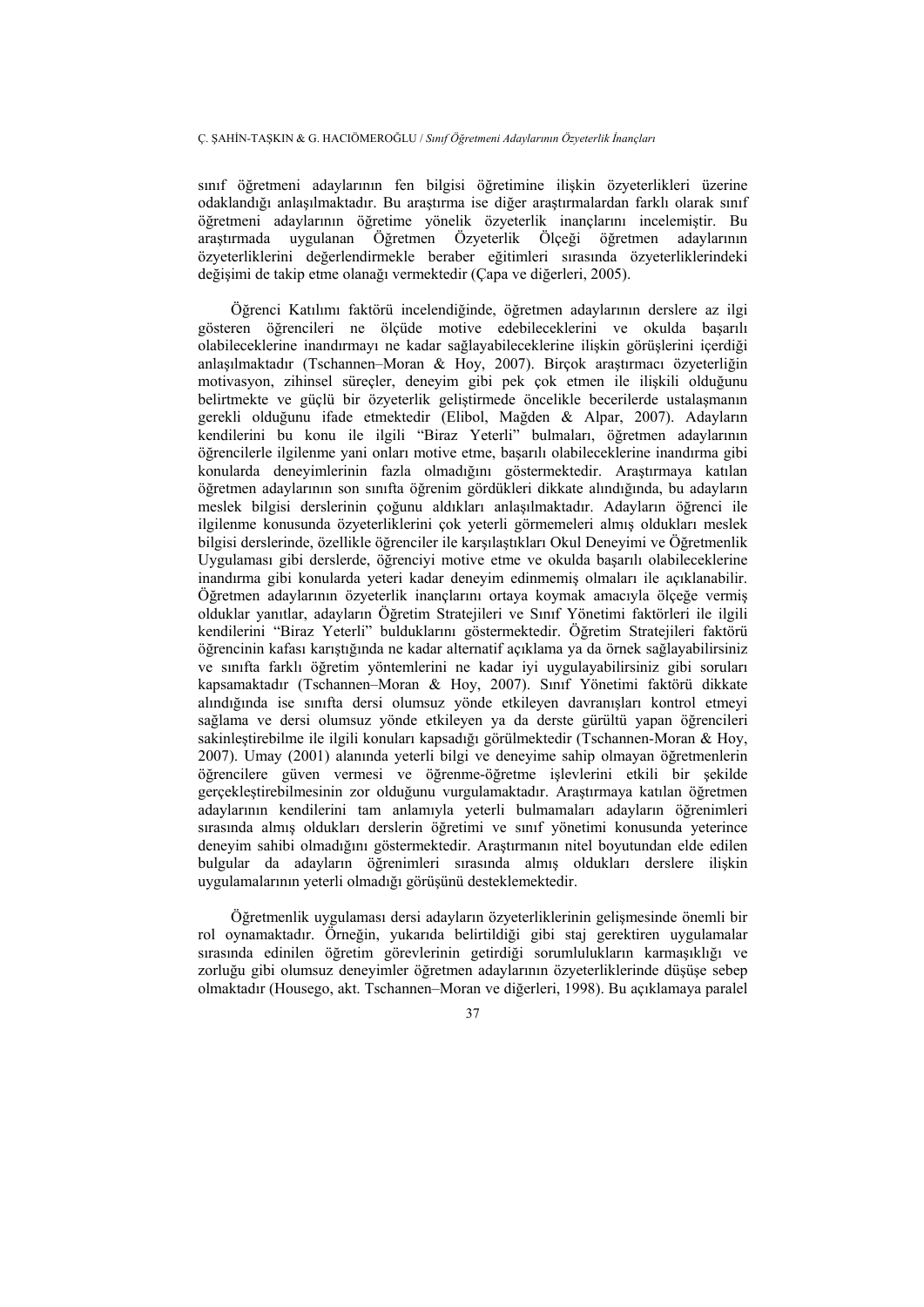olarak, bu araştırmanın nitel boyutundan elde edilen bulgular, öğretmenlik uygulaması sürecinde edindikleri deneyimlerin öğretmen adaylarının bakış açılarını şekillendirdiğini göstermektedir. Adayların özyeterlikleri ile ilgili soruları öğretmenlik uygulaması derslerinde edinmiş oldukları deneyimleri göz önünde bulundurarak yanıtladıklarını göstermektedir. Bu durum Bandura'nın (1977) özyeterlik ile ilgili beklentilerin kaynaklarından biri olarak açıkladığı uzmanlık gerektiren deneyimler faktörü ile açıklanabilir. Meslek bilgisi dersleri kapsamında öğretmen adaylarının uzmanlık gerektiren öğretim deneyimleri kazanması amaçlanmaktadır. Adayların deneyim kazanmadıkları veya karşılaşmadıkları durumlarla ilgili olarak lisans öğrenimleri sırasında edinmiş oldukları teorik bilgilere dayanarak açıklamalar yaptıkları anlaşılmıştır. Bu sebeple, uygulamalar sırasında edindikleri tecrübelerinin öğrenmeöğretme sürecine ilişkin görevlerini yerine getirmede gerekli düşünceleri ve eylemleri ne ölçüde planlayıp uygulayabileceği ile ilgili net bir yargıya sahip olmalarında önemli bir yeri bulunmaktadır. Bu açıklama yine Bandura'nın (1977) özyeterlik ile ilgili beklentilerin kaynaklarından biri olan dolaylı edinilen deneyimler faktörü ile ilişkilendirilebilir. Dolaylı edinilen deneyimler öğretmen adaylarının okuduğu kaynaklardan edindiği bilgiler yoluyla kazanılan deneyimleri kapsamaktadır. Bu araştırmanın nitel boyutuna başarılı öğretmen adaylarının katıldığı dikkate alındığında, , öğretmen adaylarının özyeterliklerinin düşük olması staj uygulamaları sırasında edinmiş oldukları deneyimlerin dolaylı edinilen deneyimlerle karşılaştırıldığında özyeterliklerini daha fazla etkilediği ihtimalini düşündürmektedir. Bu sebeple, bundan sonra yapılacak çalışmalarda öğretmen adaylarının doğrudan ve dolaylı edinilen deneyimlerin özyeterliklerini ne ölçüde etkilediğinin incelenmesi adayların özyeterliklerinin geliştirilmesine katkıda bulunacaktır.

## KAYNAKÇA

- Akbaş, A., ve Çelikkaleli, Ö. (2006). Sınıf öğretmeni adaylarının fen öğretimi özyeterlik inançlarının cinsiyet, öğrenim türü ve üniversitelerine göre incelenmesi. *Mersin Üniversitesi Eğitim Fakültesi Dergisi*, *2*(1), 98–110.
- Alcı, B. (2007). *Yıldız Teknik Üniversitesi öğrencilerinin, matematik başarıları ile algıladıkları problem çözme becerileri, öz yeterlik algıları bilişüstü özdüzenleme stratejileri ve ÖSS sayısal puanları arasındaki açıklayıcı ve yordayıcı ilişkiler örüntüsü.* Yayımlanmamış Doktora Tezi, Yıldız Teknik Üniversitesi Sosyal Bilimler Enstitüsü- İstanbul.
- Bandura, A. (1977). Self-efficacy: Toward a unifying theory of behavioral change. *Psychological Review*, 84(2), 191–215.
- Bandura, A. (1986). *Social foundations of thought and action*. Englewood Cliffs, NJ: Prentice Hall.
- Bandura, A. (1996). *Self-efficacy in changing societies*. New York: Cambridge University Press.
- Bandura, A. (1997). *Self-efficacy: The exercise of control.* New York: W.H. Freeman and Co.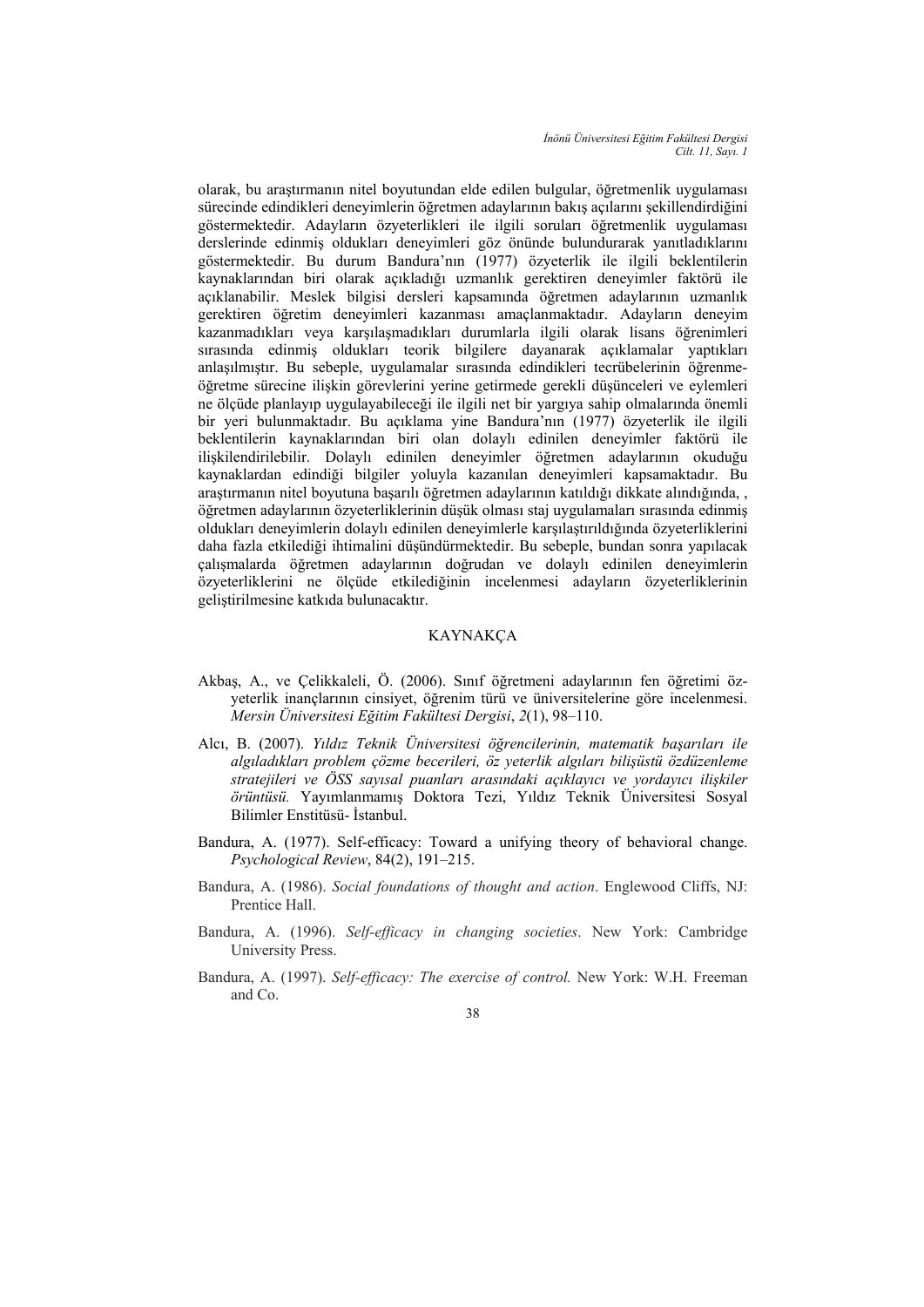Ç. ŞAHİN-TAŞKIN & G. HACIÖMEROĞLU / *Sınıf Öğretmeni Adaylarının Özyeterlik İnançları*

- Cohen, L., ve Manion, L. (1997). *Research methods in Education* (4<sup>th</sup> Ed). London: Routledge.
- Creswell, J. W. (2003). *Research design: Qualitative, quantitative and mixed methods approaches*. Thousand Oaks, CA: Sage Publications, Inc.
- Çakıroğlu, J., Çakıroğlu, E., ve Bone, W. J. (2005). Pre-service teacher self-efficacy beliefs regarding science teaching: A comparison of pre-service teachers in Turkey and the USA. *Science Educator,* 14(1), 31–40.
- Çapa Y., Çakıroğlu, J., ve Sarıkaya, H. (2005). The development and validation of a Turkish version of the teachers' sense of efficacy scale. *Eğitim ve Bilim*, 30(137), 74–81.
- Çoban, T. A., ve Sanalan, V. A. (2002). Fen bilgisi öğretimi dersinde özgün deney tasarım sürecinin öğretmen adayının öz-yeterlilik algısına etkisi. *Erzincan Eğitim Fakültesi Dergisi*, 4(2), 1–10.
- Ekici, G. (2008). Sınıf yönetimi dersinin öğretmen adaylarının öğretmen öz-yeterlik algı düzeyine etkisi. *Hacettepe Üniversitesi Eğitim Fakültesi Dergisi*, 35, 98–110.
- Elibol, F., Mağden, D., ve Alpar, R. (2007). Anne-babalık becerilerinde özyeterlik ölçeğinin (1–3 yaş) geçerlik ve güvenirliği. *Toplum Hekimliği Bülteni*, 26(3), 25– 31.
- Goddard, R. D., Hoy, W. K., ve Woolfolk Hoy, A. (2000). Collective teacher efficacy: Its meaning, measure, and effect on student achievement. *American Educational Research Journal*, 37, 479–507.
- Goddard, R. D., Hoy, W. K., ve Woolfolk Hoy, A. (2004). Collective efficacy: Theoretical developments, empirical evidence, and future directions. *Educational Researcher*, 33(3), 3–13.
- Guskey, T. R. (1988). Teacher efficacy, self-concept, and attitudes toward the implementation of instructional innovation.*Teaching and Teacher Education*, 4(1), 63–69.
- Gürcan, A. (2005). Bilgisayar özyeterliği algısı ile bilişsel öğrenme stratejileri arasındaki ilişki. *Eğitim Araştırmaları*, 19, 179–193.
- Kaya, B., ve Dönmez, C. (2008). Sosyal bilgiler öğretmen adaylarının üst düzeyli düşünme becerilerinin öğretimi ile ilgili öz yeterlik düzeylerinin çeşitli değişkenler açısından incelenmesi. *Türkiye Sosyal Araştırmalar Dergisi*, 12(3), 107–122.
- Midgley, C., Feldlaufer, H., ve Eccles, J. (1989). Change in teacher efficacy and student self-and task-related beliefs in mathematics during the transition to junior high school. *Journal of Educational Psychology*, 81, 247–258.
- Mulholland, J., ve Wallace, J. (2001). Teacher induction and elementary science teaching: Enhancing self efficacy. *Teaching and Teacher Education*, 17, 243–261.
- Pajares, F. (1996). Self-efficacy beliefs in academic settings. *Review of Educational Research,* 66(4), 543–578.